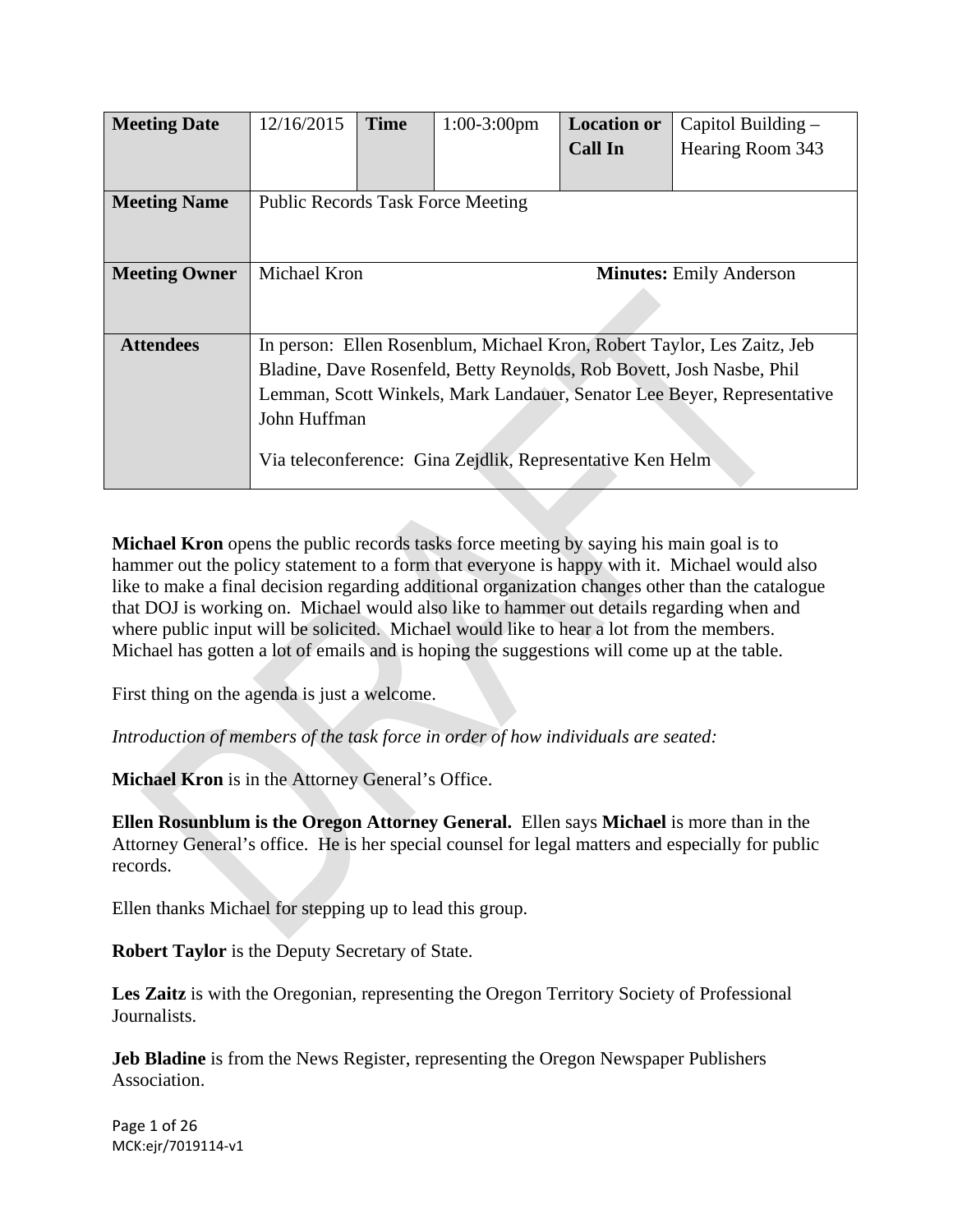**Dave Rosenfeld** is from the Oregon State Public Interest Research Group.

**Betty Reynolds** is a public member of the task force, reflecting her past as the Director of the Ethics Commission, and is also Vice-President of the Oregon School Boards Association

**Rob Bovett** is from the Association of Oregon Counties.

**Josh Nasbe** is from the Oregon Judicial Department.

**Phil Lemman** is also from the Oregon Judicial Department.

**Scott Winkels** is from the League of Oregon Cities.

**Mark Landauer** is from the Special Districts Association of Oregon.

**Michael Kron** – Thanks everyone for being here. Does anyone in the audience want to tell us who they are? That way you will know who each other are as well. No pressure, I don't see any hands. We do have a volunteer.

*Introductions from public attendees seated around the room:* 

**Connor Redmonds** is from Oregon Records Management Archivist Association and is also the Port of Portland Record Manager.

**Sue Ryan** is from the City of Newberg.

**Bill Harbaugh** is from the University of Oregon.

**Kelsey Wilson** represents the Newspaper Publishers Association.

**Morgan Allen** is from the Oregon School Boards Association, but is here on behalf of the K-12 school district.

**Ryan Fisher** is with Northwest Public Affairs.

**Amy Williams** is from the Department of Administrative Services.

**Aaron Knott** is from the Attorney General's office.

*Additional introduction of Task Force Members:* 

**Senator Beyer** – Senator from District 6, which is the Linn/Lane County area.

*Introduction of Task Force Members who are attending the meeting via teleconference:* 

**Gina Zejdlik** is from the Governor's Office.

Page 2 of 26 MCK:ejr/7019114‐v1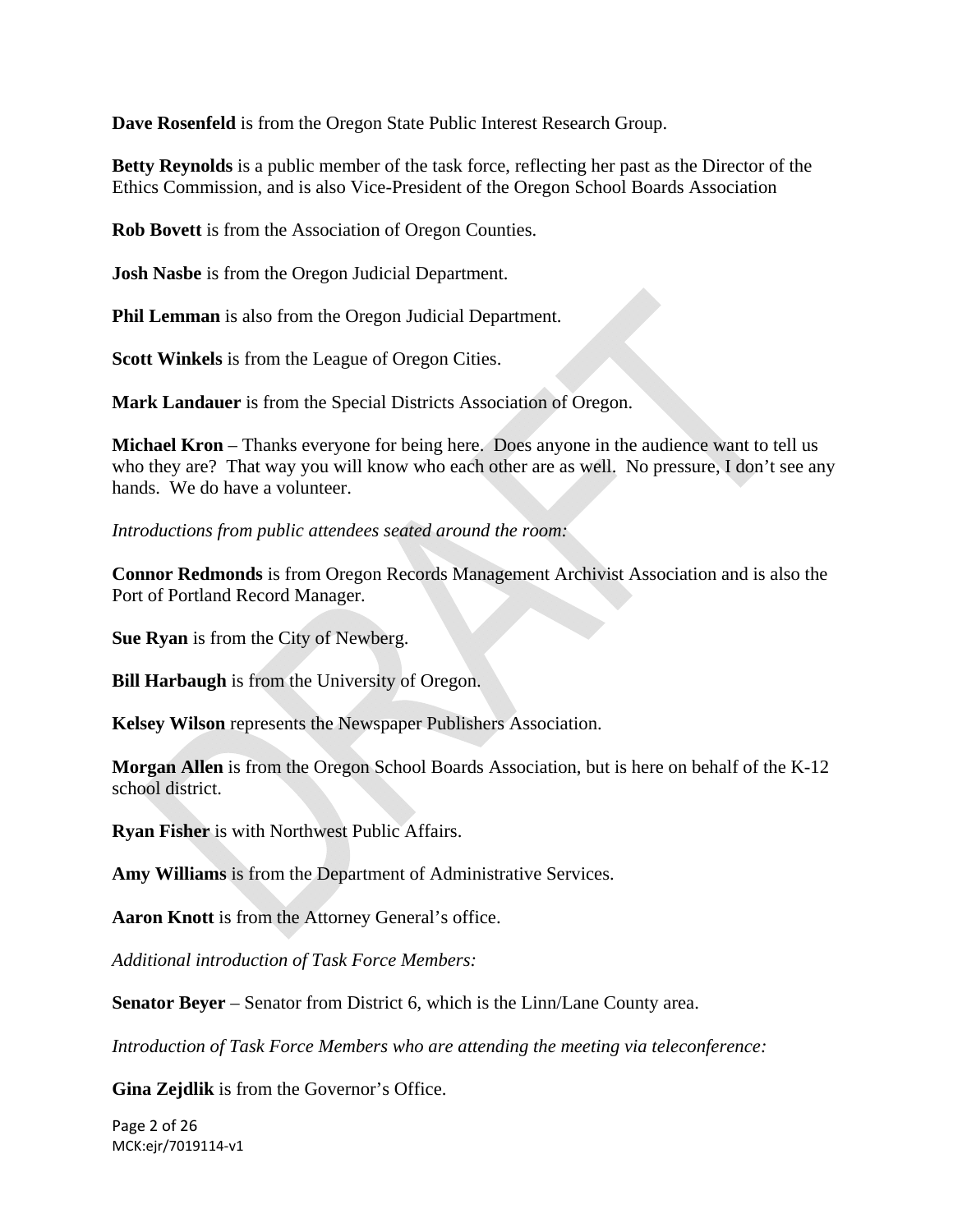**Michael Kron** – Is Representative Helm there?

**Representative Helm** – I'm here.

*Phone introductions conclude.* 

**Michael Kron** – Dexter, do you want to introduce yourself?

**Dexter Johnson** is the Legislative Counsel.

**Michael Kron** – That takes care of item one. Item number two, which hopefully will be even faster… Representative Huffman, you missed our re-introducing ourselves to one another.

### **Representative Huffman** – I'm John.

### *Introductions conclude.*

**Michal Kron** – Item number two is approval of prior minutes. I got a lot of suggestions from people. Betty caught all of our staff typos. If anyone has any objections to the minutes as they stand, now is the time to voice those. Minutes approved.

Now we get into the meat, and this is where I want to hear a lot from you guys today. I circulated and you have in front of you a draft of a policy statement. This is the first concrete proposal I envision coming out of this group. I improved it based on the feedback of the group. I would really like to conclude this discussion, and if possible have a consensus policy statement that will be part of what we propose in terms of reforming the public records law. I know Mr. Rosenfeld had some good ideas – I'm going to ask him to share some of his thoughts.

**Dave Rosenfeld** – Sure that's fine. Thanks Michael for putting this together. I didn't read it all that carefully, but most of the language other than the four attempts to itemize what the exceptions would be, I thought it made sense for the most part. The only part I would give another look is in the first paragraph and the second one it looks like you chose the word "narrow" as a way of describing what would be an appropriate exception. I'm just wondering what came of the suggestion Representative Huffman made in the previous meeting? You were saying as few exceptions as possible.

**Representative Huffman** – I think I said with few or rare…

**Dave Rosenfeld** – Something like that.

**Representative Huffman** – I was wondering about "narrow" also. How do you define that?

**Dave Rosenfeld** – I could be conflating my perspective with yours, but I will just represent mine for the moment. It feels like both are important, and both are different. Few, that talks about

Page 3 of 26 MCK:ejr/7019114‐v1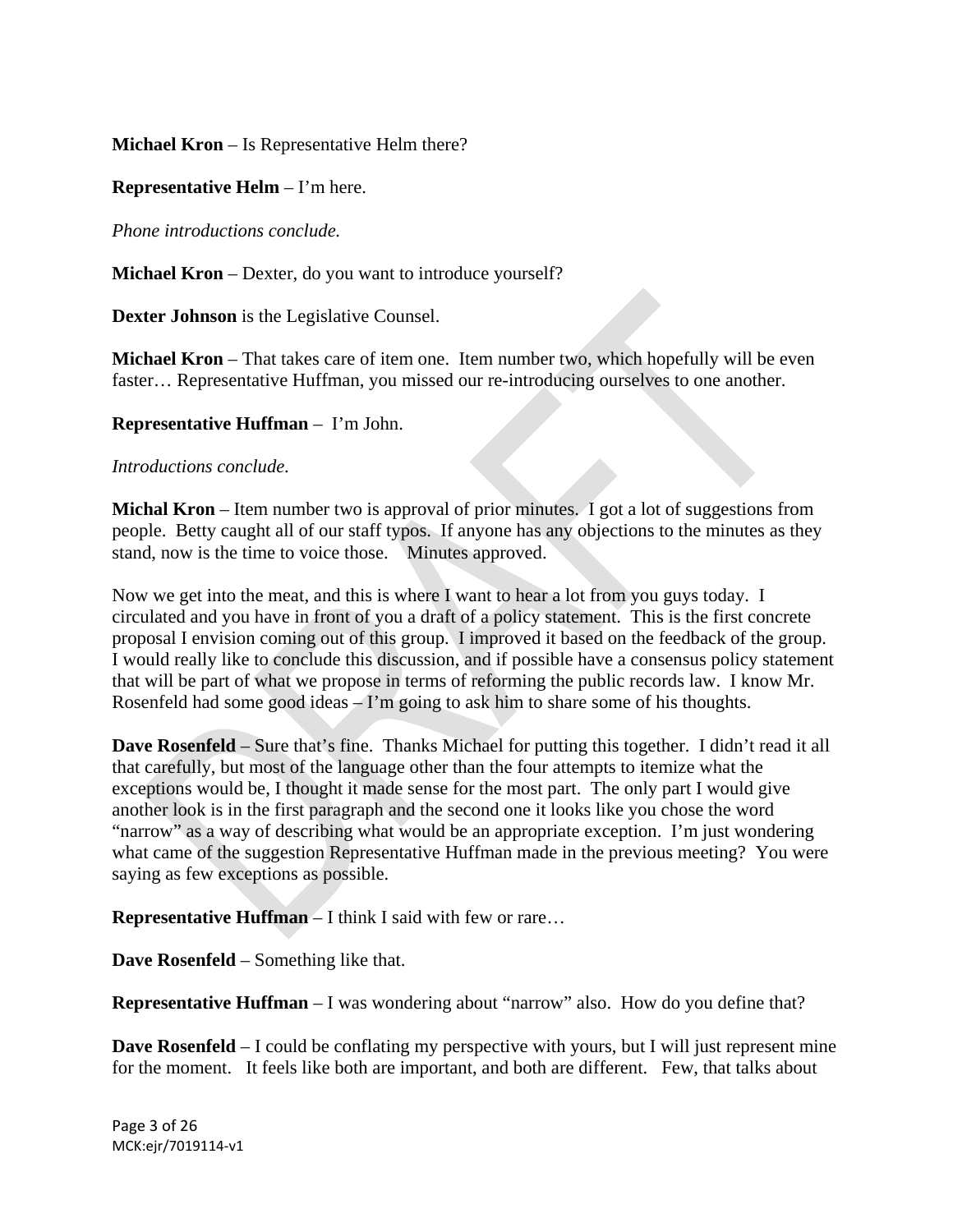the quantity and I subscribe to that. I look at the narrow and I think of that like substance – you want to be very specific. I feel like both could for the basis of a policy.

Bullet point  $B$  – protect the economic affairs of private individuals – I think there is a reason why you want to create some kind of rational. I think the way that's written, it's almost a step backwards in state policy. At least state policy right now, to the extent there is anything, it's very specific about what kind of economic interests you're trying to protect, which is trade secrets, proprietary information. This would imply that basically any intersection between private economic enterprise and government would be a justification for creating an exemption. I would be advocating for trying to be as specific as possible and pinpoint the thing where there is some kind of social consensus about where it's really just no one's business ever about what is going on in a private economic enterprise. I would suggest either borrowing from what's already in the statute, or, we have a lot of experience with health insurance rate review. If you look in that statute, that exemption there for what elements of health insurance filings are subject where the DCBS Director can keep that under wraps. There's kind of a dual test where number one, is there a trade secret going on, and would disclosure of the trade secret harm competition? You might want to consider looking at that as a better way to get at what we're talking about there.

On the fourth bullet point – the efficient administration  $-I$  would ask that we catalogue more before we try and settle on language. What exactly are the types of things that that's intended to capture? We had an email exchange yesterday about this where I can't think of a single thing that would be a valid justification in the name of efficiency. In my view, it's sort of like if it's inefficient for the government to disclose a certain set of information, than the burden is on the government to become more efficient. I'm sympathetic to the length of time issue, but I think that's different, as we talked about. Your description of the issues around trying to disclose all the Cover Oregon stuff, sometimes it takes longer than a fixed amount of time; but that's a different matter. When you're talking about the substance, I can't really think of an instance. I know we had talked about attorney-client privilege, which maybe that's intending to capture. But that's not an efficiency thing, that's just a thing. You might as well just say it, and be explicit about it as being an item. I think we would want to catalogue what we are talking about there. The ones I can think of aren't really about efficiency.

For example, I'm making this up, if the DOJ is preparing a suit against a giant pharmaceutical company for a violation of the Fair Trade Practices Act, you could say you don't want to disclose the legal background to the public because that would undermine your case, but that again strikes me as not an efficiency thing, that's a law enforcement thing. If you were trying to capture that, you would just add on to the third bullet point and go 'public safety and law enforcement' or something like that.

In the efficiency of government, I still can't think of an instance where you would ever really want that to be the justification.

**Michael Kron** – I'm going to be quiet until other people are done.

**Jeb Bladine**– Do you have specific language you want to propose? You have a concept, but do you have specific language you would recommend?

Page 4 of 26 MCK:ejr/7019114‐v1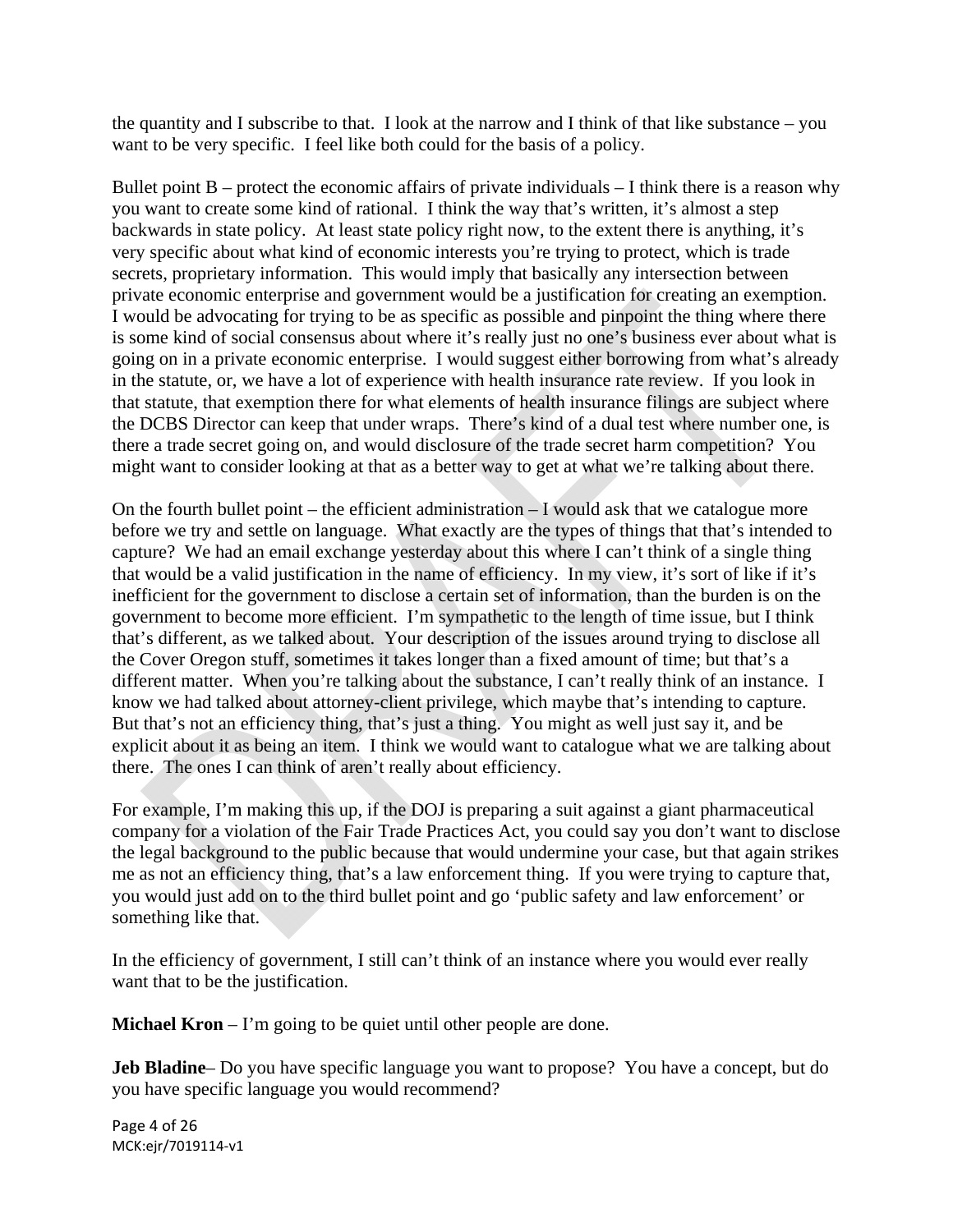**Dave Rosenfeld** – That's why I think we need to catalogue it first, because without an example I would just strike 'D' all together.

**Michael Kron** – I did get started on cataloguing those 443 exemptions. There are a few I put in that category. This shouldn't be taken as anything other than an attempt to catalogue them. Examples in current law that I felt best fit in that category are mediation communications and mediation agreements of public bodies, the privilege you've already mentioned, confidential matters that come before the legislative counsel. Our colleague **Dexter** gets matters from Representatives and Senators and is statutorily required to treat those as confidential until they are approved by the member. Public body software programs is one that I put in that category. I was kind of treating it as a dumping ground, which maybe goes to your criticism a little bit. Those are some of the kinds of things that I found going about a quarter of the way through the exemptions that seemed to fit there.

**Dave Rosenfeld** – As a process point, I am remembering that giant excel chart. I'm going to stop, and go back and look at that, and then I could probably come back with an idea or proposal but I'm not going to do that here because we're talking.

**Michael Kron** – I am hoping to have it 443 out of 443 before the next time we meet, so then you will be able to sort them and see what I thought.

**Jeb Bladine** – If you're negotiating a deal and you make an offer, and decide what our maximum would be, that document you wouldn't want to go out. I think efficient is kind of a bad word to have in here, it sounds like it's sort of so things are nice for people in government. You could almost take the word out, to enable the administration of government, and maybe public interest for the second administration. If the public interest would be significantly impaired without the exemption. That might address this. I share your concerns about how broad these are. The hope is that the 'few' and 'narrow' and 'limited' terminology explicitly applies to all of this. Here are four broad areas which don't mean they're opening this up, there are four broad areas where these few limited, focused set of exemptions come in and if that's understood, maybe it speaks to that.

**Senator Beyer** – It strikes me that some of this stuff, it's when is the information is available. If a government entity is in the middle of a negotiation over selling or buying something, it may be detrimental to the public interest to have that disclosed during that negotiation. But certainly after it's done that information should be available.

**Jeb Bladine** – Part of that ties back into executive sessions too. There are a lot of documents that are subject of executive session for that kind of purpose. I'm not arguing your points. I think the 'efficient administration of government' is one that people can look at and say 'it would really be inefficient if I let these documents go. We'd have to talk and meet and struggle and debate.' No that's not what we mean; it's for public interest administration of justice, perhaps.

**Rob Bovett** – I have a number of thoughts. The easy one is a minor suggestion in the first and third paragraphs. 'Insure' with an 'I' should be 'ensure' with an 'E'. I also share the concerns

Page 5 of 26 MCK:ejr/7019114‐v1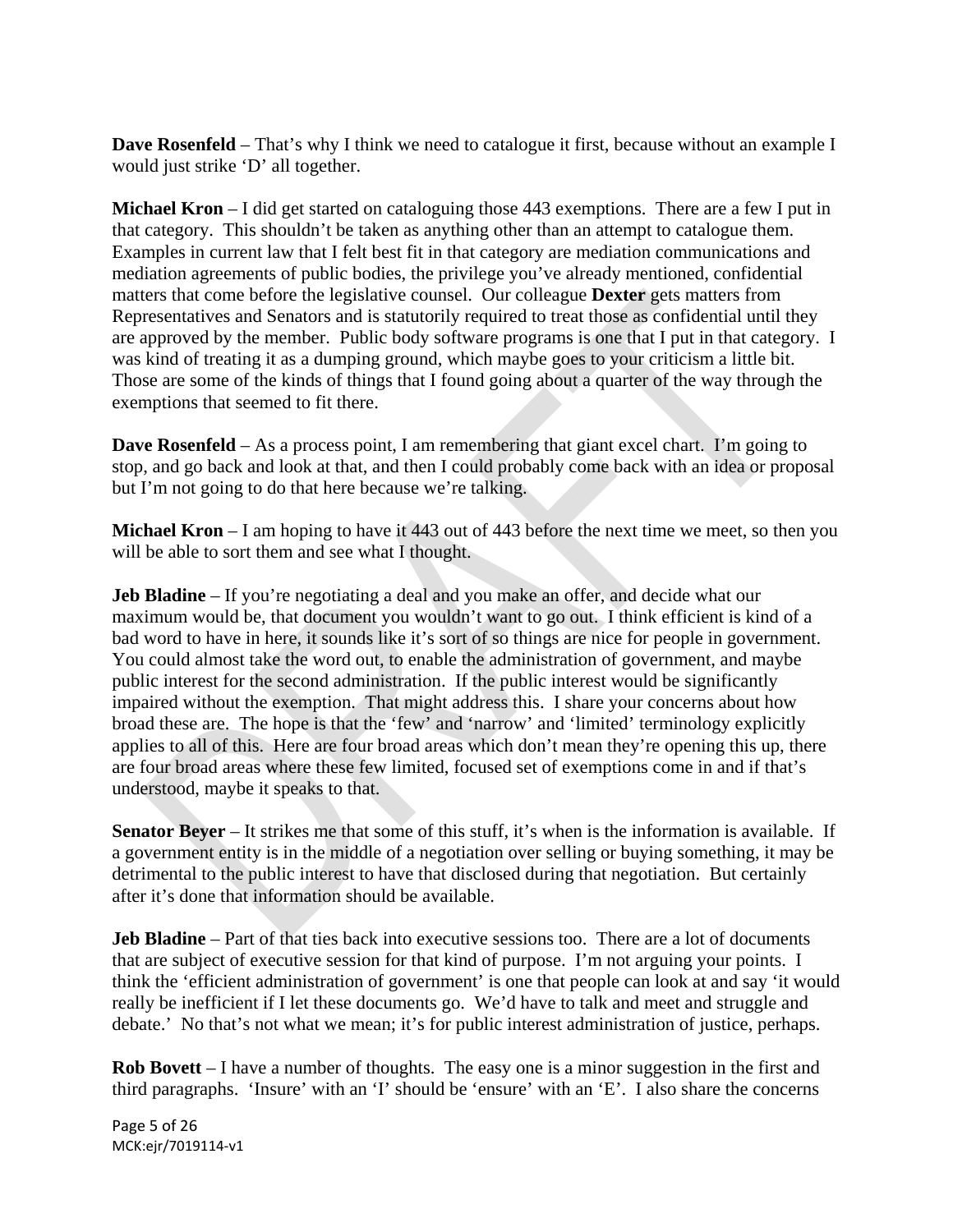with the use of the word 'narrowly'. I don't know what that gets to; I think we need to choose different words. I'm just not comfortable with that because I don't know what it means.

In terms of the A,B,C, or D, the way I view subsection two is kind of an exclusive list of four justifications for any exemption. In reading through that, I understand the first three. The fourth I don't understand at all, plus I have concerns. The attorney-client is the first thing that came to mind when I'm discussing litigation with my board and we're being sued about or suing over something and we are in settlement negotiations and I'm engaging in private attorney-client privileged conversations about settling that, and now I have to justify my attorney-client privilege with a new test, whether that keeping that confidential would or wouldn't significantly impair. To me, D doesn't make any sense. I think it should be stricken but I think it needs to be replaced with something that gets it to mean what we mean.

With  $2A - I'm$  not sure we need the term 'private'. We have an interest in protecting the privacy and safety of public employees as well; it's not just private individuals.

I would completely rewrite subsection three. We don't have legislation that tells the legislative assembly to do something without telling them what's to be done. It doesn't make any sense. It's a policy statement from us to the legislature. We can ask the legislature to identify what they mean. I'm not sure what mechanism they do so with other than by statute. I really don't know what the purpose of subsection three is. If I knew what its purpose was, I could craft something to rewrite it. I'm not comfortable with the way it's written now because I don't know what it means and don't know what it does.

**Michael Kron** – We talked last time about the fact that some states have enacted something that is when legislature enacts exemptions, these are the reasons why it shall do so, and it shall make these sort of findings. I put it in for a discussion point. I think it ultimately is not binding on the legislature. It might have some good in getting them to think about it, or it may not be worth doing and be worth striking completely.

**Rob Bovett** – I'm of the latter opinion. I don't like to read fluff in statutes that doesn't have any meaning. The legislature usually says what it means and if we can't define it from the statute, the legislature has enacted statutory rules of construction that tell us what to do. Normally they tell us to look at the legislative history which is where we do this. Unless we can define a real purpose to subsection three, I suggest we strike three.

**Michael Kron** – I think that's a concrete motion.

**Senator Beyer –** There is maybe a way to get at it. If you struck some of this and just said "the effect of the exemption of the public records from mandatory disclosure shall express the interest exemption…" and on from there.

**Rob Bovett –** But how do you do that?

**Senator Beyer** – It's just a directive statement that the legislature adopts for future legislatures. You can't mandate the legislature but you can provide guidance. Does that work, **Dexter**?

Page 6 of 26 MCK:ejr/7019114‐v1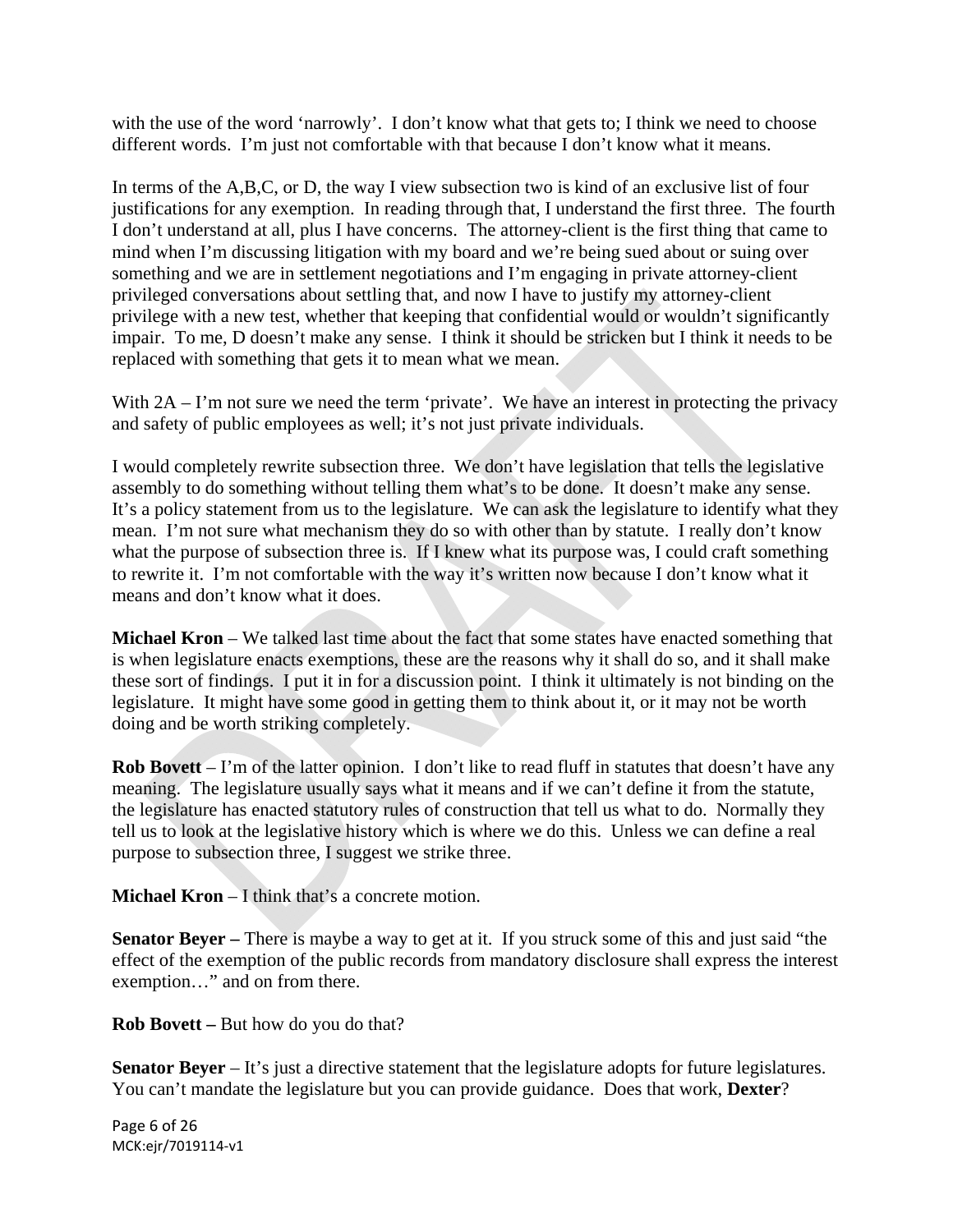**Dexter Johnson** – You can provide guidance. You can have policy statements of what the legislative intent was, that's actually fairly common. They will not bind a future legislature. Paragraph two isn't binding on future legislature either. The future legislature would be able to enact an exemption on any basis and not just the four categories you have there.

**Rob Bovett** - I guess I disagree with you a little bit on subsection two in the sense that the way the first part of that sentence is phrased. It's legislative direction on statutory construction. This is like one of your 171 statutes that basically tells a court exceptions from the public disclosure requirement of this chapter shall be construed narrowly. This is basically telling the court to interpret it narrowly and you have to plug it into one of these four specific boxes.

**Dexter Johnson** – It's the last point that I think is problematic. I agree with you, the first sentence is a direction of construction, but a future legislature could enact exemption on any basis and be implicit if not expressly an exception to that.

**Rob Bovett** – Agreed. So I'm not really sure exactly what we're doing. If we're really intending subsection two to accomplish those two things, maybe we ought to break it out into separate subsections. The first sentence is subsection two. The third subsection is that second sentence with the A, B, C, and D and we probably ought to change the lingo to make what you just said clear. This is our policy statement of this legislature. But again, I don't know what we're hoping to accomplish.

**Robert Taylor** – Any future legislature can do whatever it wants with exemptions; and indeed that's been the experience over the last few decades, and that's why we have four hundred and some-odd of these exceptions. I think what we're trying to do is to say "enough is enough with that. Let's not do that anymore." Let's have the legislature give itself some guidance and directions to say the exceptions should be narrow and few. If you are going to adopt any more in the future, they need to meet this four, five, six criteria. They can ignore that, but there will be some political pressure if they choose to adopt 60 more new exceptions in the next session that don't fit any of those categories.

**Senator Beyer** – You make it a lot more palatable if you take the verbiage about the legislative assembly out completely and just be directive. Just say exemptions from public requirement shall serve one or more of the following interest.

**Rob Bovett** – Or should. So if you start that sentence 'any exemptions from public disclosure requirement should serve one or more of the following interests', and then have A, B, C, and a completely different D.

**Betty Reynolds** – In overall defense of the policy statement, I do like seeing it in there to the extent that it's going to be a part of chapter 192. There is a policy statement preceding the public meetings piece. By comparison, it's shorter, but I do like the other tenure of a strong statement regarding the public interest.

Page 7 of 26 MCK:ejr/7019114‐v1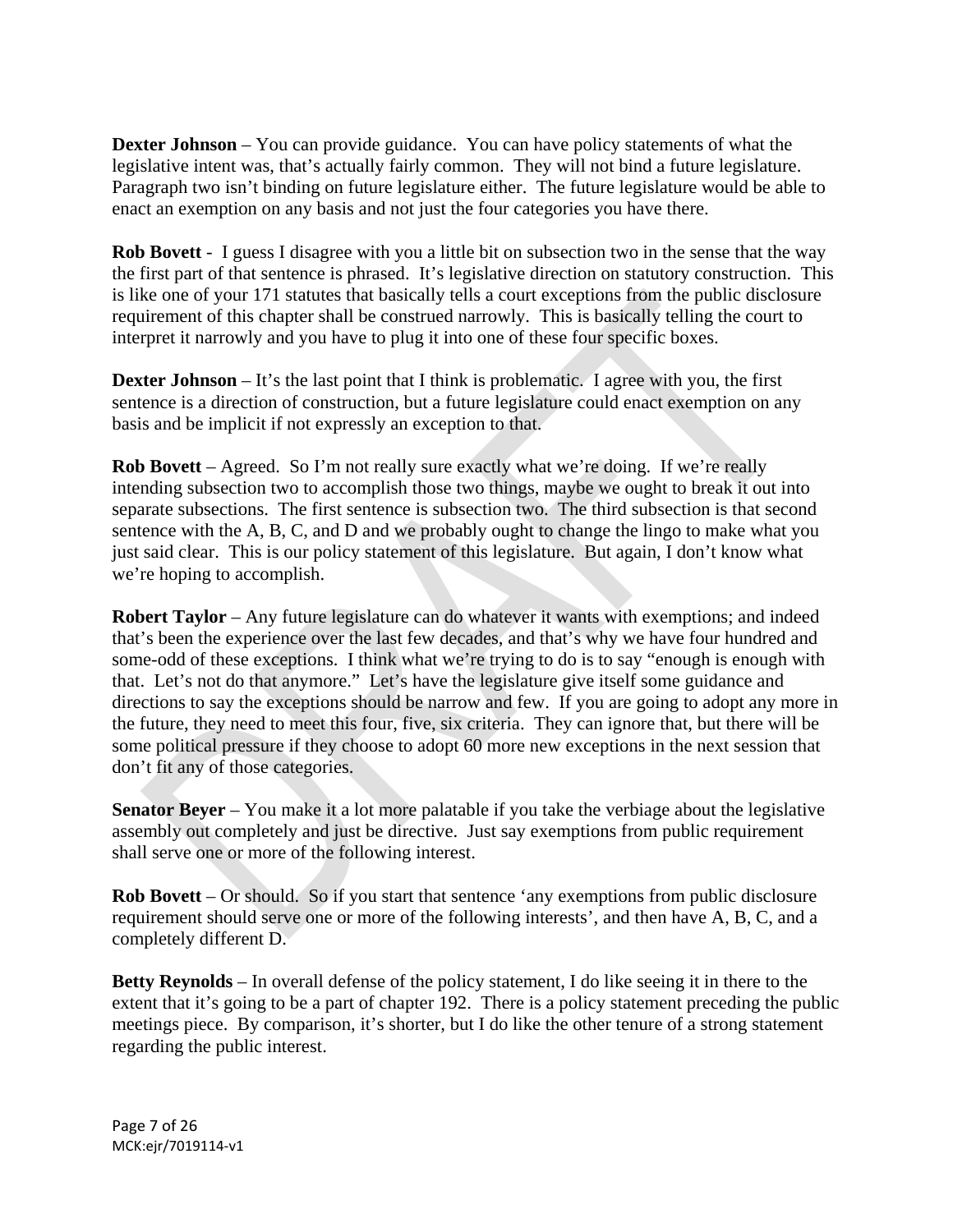**Phil Lemman** – I think the way we got there was reviewing the other states. Florida has a statute that says as part of the review process, I think this is part of the sunset review of exemptions, the legislature shall consider the following: What specific records are affected by the exemption, what's the unique effect, identifiable public purpose, and what I recall is we were talking about providing some guidance in a prospective manner so when the legislature is asked to exempt records it has some considerations it has given itself at the time. The other thing is rather than just construction guidance to the courts, it was also application guidance to agencies. There was discussion about agencies, when given the choice, will default to withholding even when they are allowed to disclose.

**Les Zaitz** – There is that audience for this policy statement. The clearer we are about stating it, not only for legislative intent, but for agencies to follow; we're going to save ourselves a lot of trouble down the road.

**Jeb Bladine** – How would this as written play out? I read this as a 'where as' clause, a 'where as' requirement. Not necessarily part of legislation, almost a mandatory legislative intent. It's easy to say, 'just go research legislative intent', but it's pretty difficult sometimes. Is that what this is? If you're going to pass a new exemption, that as part of the legislation you need a 25 word where-as, something that says we're doing this because, and not to be part of the actual legislation?

**Michael Kron** – I envision that it would be in the statute books. I think we talked a little bit about that last time in the fact that the public meetings law has a similar very strong statement of purpose. It's not binding on the legislature. It would inform application both in the agency context and also in the courts. One of the ways the public meetings statement of policy plays out quite strongly is the courts look at it and when they find ambiguity in other parts of the public meetings law, they try and resolve that ambiguity in a way that meshes with the policy statement.

That is guidance to the legislature; it's not mandatory, it's not binding. The courts have been using 'narrowly construed" for 40 years, that's kind of why I like it. It's not introducing a new term. I like words like "limited and few" but like someone said last time, if we are going to use that term we need to get rid of some of the 443 that we have. I think it helps the people who are applying it understand what it means. I think it would serve all of those functions without being binding on the legislature.

**Senator Byers** – It seems to me that it's stronger if you take 'narrowly' out.

**Michael Kron** – Shall be construed to favor the people's right to know?

**Senator Beyer** – It's the people's right to know. That's the predominant interest.

**Les Zaitz** – In our existing statutes, we have scattered about the exemptions, the public interest balancing test. I'm wondering if under section two, we could do something that explicitly invokes that balancing test for all exemptions. We can't always imagine a circumstance that on the face of it might seem to have no public relevance and have no reason for disclosure. There can be occasion rare circumstances where the information ought to be public. If we put into the

Page 8 of 26 MCK:ejr/7019114‐v1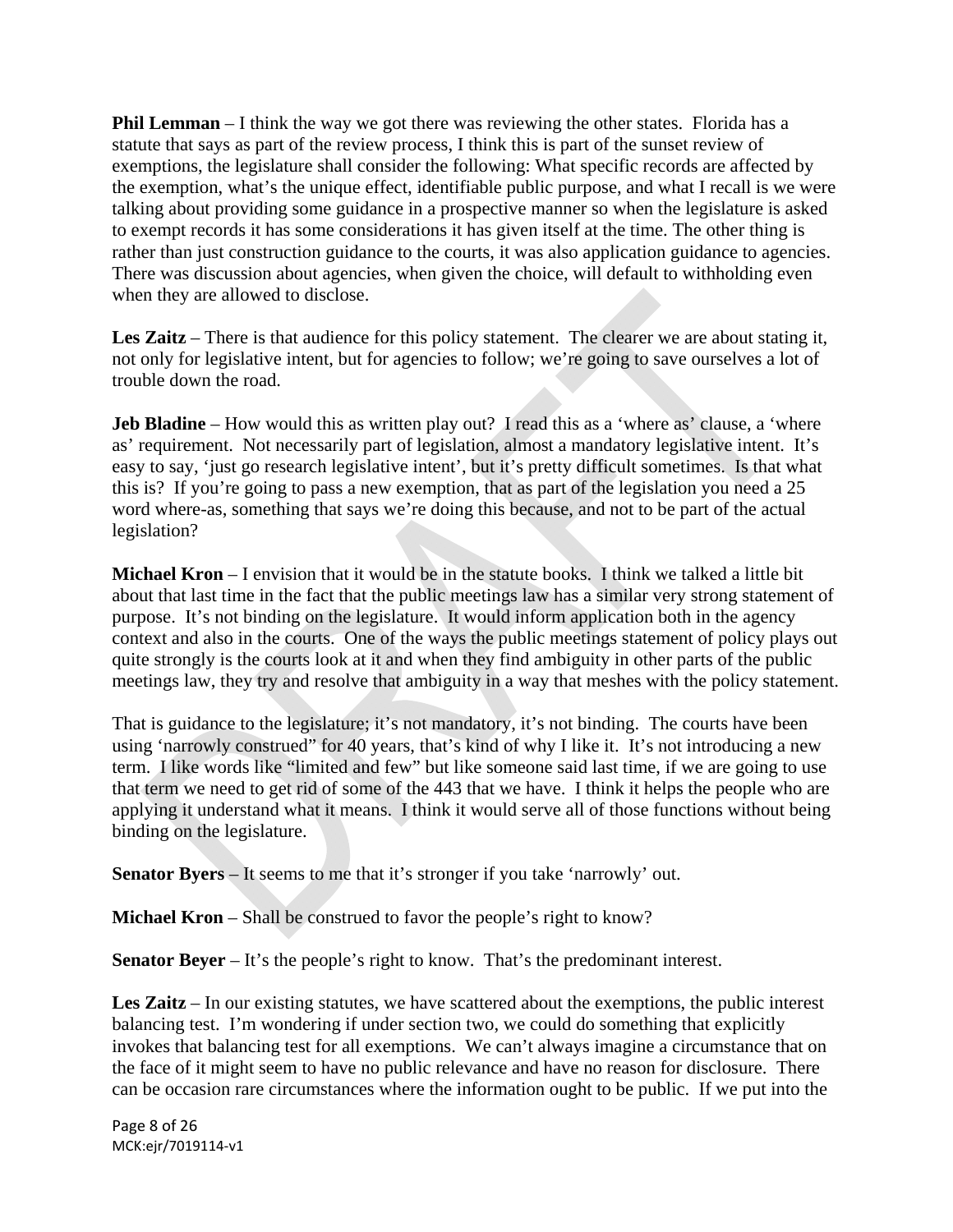policy statement invoking that we are always framing exceptions against the public interest in disclosure. That helps underscore that this information is public and the exceptions should always be measured against the public interest and not the purpose of the exception. What is it that you trying to protect and what would be the countervailing public interest?

**Michael Kron** – It makes sense in a lot of ways, but I have two misgivings about it personally and I'm curious what other people think. One is that functionally it is a huge amendment to the substance of our public records law and the second is I think that would be very difficult to get consensus on in time for me to have a policy statement. I think the repercussions would be hard to note. I think maybe it's something we should revisit when looking more at the substance of exemptions.

**Scott Winkels** – If I was municipal attorney on billable hours, I would really, really like that. I think that's a challenge. The actual undertaking of it, to change the way we have been doing business for so long, is a huge lift. I like three. I think what I like about three is that it does not lend itself to easy mischief in a way if we were to list out all of these narrow areas I think what I would foresee down the road, probably starting in the  $19<sup>th</sup>$  session – we start changing, adding to that. We end up building a statute that eventually gets to where we are now, where we have a complicated mess of exemptions. If someone had the interest and the juice to pass exemptions in the past, logic would tell me that someone will have the interest and the juice to pass exemptions in the future. I don't think this lends itself to that sort of mischief. This is simply asking the legislature to make a case for why you're doing it. And for that reason, I think I like it.

## **Michael Kron** – **Rob** – frowning.

**Rob Bovett** – No, I'm not frowning. I don't disagree with what Scott said; I just want to rewrite it all. If you want something said like that, let's say it. Just not quite this way.

**Michael Kron** – I'm not opposed to that. Is anyone opposed to rewriting it to say what Scott said? I think it's a great idea.

**Rob Bovett** – Put in an aspirational standard into statute as guidance to future legislatures, saying we would really like you to justify and expressly identify why you're creating this new exemption.

**Michael Kron** – Does that mean partly the word 'should'? Which I think you guys didn't like last week, just for the record.

**Rob Bovett** – I think the word 'should' is realistic, because you can't say 'shall'. You know you can't bind a future legislature, even though you'd like to. You might as well just say 'should', because in fact that's the most you can do.

**Phil Lemman** – Well, what if you say 'shall'? Then you have to say 'notwithstanding sub three' in order to not do that.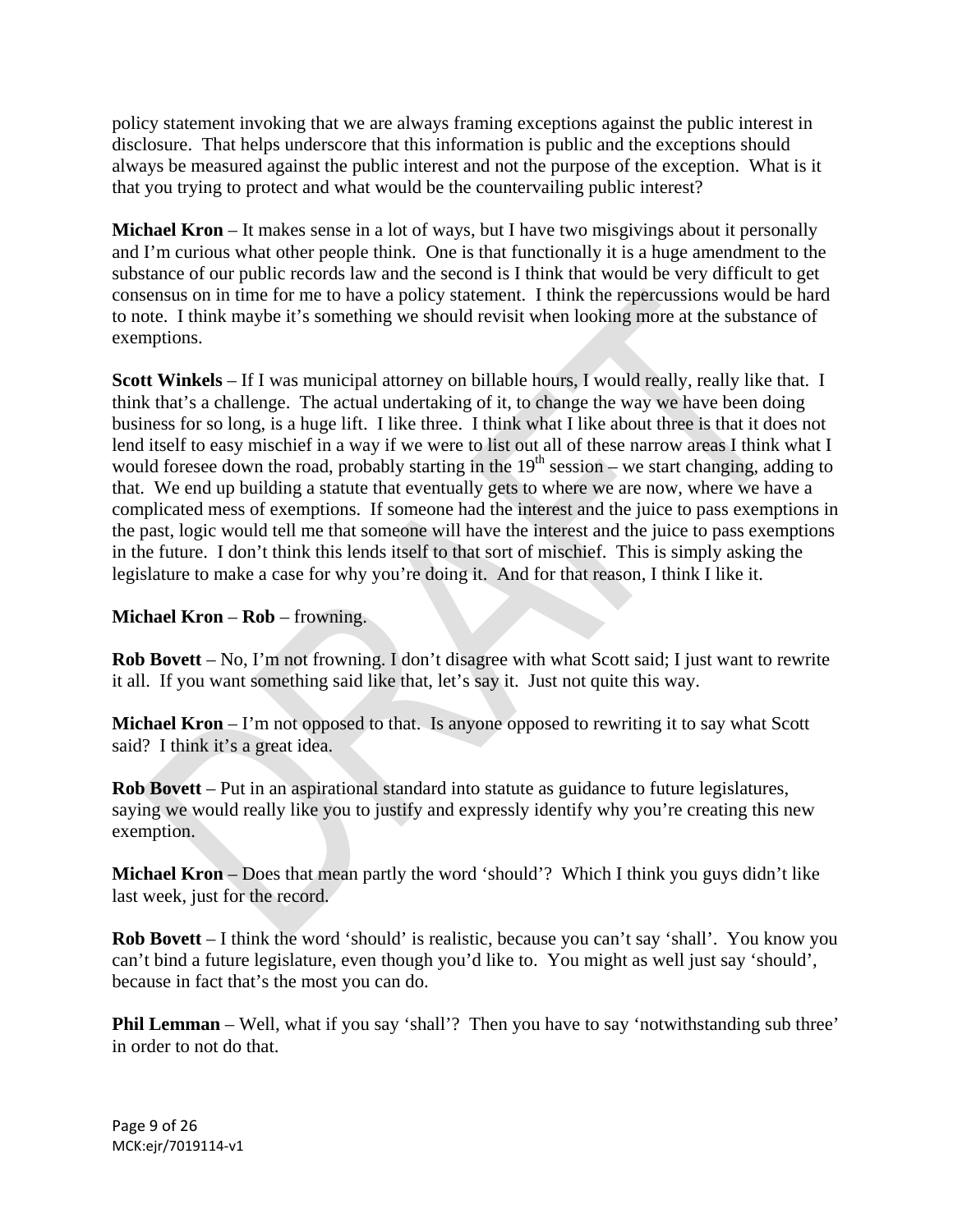**Rob Bovett** – What if the legislature, I'm not saying this will happen, what if the legislature passes a new exemption and they add it to 192.501 and add a new subsection 53 or whatever we're up to. And it's clear on the face of it what its purpose is, because some bad thing happened last week. Typical reason for legislation. So it just goes through. There's no attachment to it, there's hardly any legislative history. Then?

**Senator Beyer** – Then you have an exemption.

**Rob Bovett** – Then you have an exemption.

**Senator Beyer** – That's what the effect is.

**Rob Bovett** – Then they haven't really explained it all. They haven't expressly identified the interest; they haven't done any of that. It's still enforceable.

**Phil Lemman** – I don't know it makes a lot of difference either way. From my perspective, what this does is a statement from one legislature to future legislatures saying we want to have some internal discipline and discussion when we, as an institution, take this action. So to say 'should' is letting them off the hook. When we say 'shall', it's a different instruction. Understanding you can't bind the next and all that stuff, if we're serious about having the legislature imposing that internal discipline on itself that it ought to be strong.

**Michael Kron** – We have three Legislators here today, would any of them like to weigh into this?

**Representative Huffman** – I was just sitting here smiling, thinking about the times I've sat on the floor listening to the arguments why we should pass another exemption. There is always an argument there why it should be done, but how much of the history to really prove why we should build exemption number 444. But why are we doing it? Is for the sake of transparency? Go back to the very beginning, go back to one. Why are we doing this? It is the policy of the state of Oregon… Is it for the sake of transparency? Is it because Oregonians have the right? Why exactly are we doing it? We're missing something there.

**Jeb Bladine** – Could a variation of number three actually be written into ORS 192? And then 'it shall' would be 'shall'?

**Michael Kron** – I'm hoping that's where the entirety of this policy statement ends up.

**Jeb Bladine** – if something says 'shall' in law now, I usually assume it means shall.

**Michael Kron** – The problem is this legislature doesn't get to tell the legislature in two or three years what they shall do. That's what the constitution is for. That's the point **Rob** initially made. The questions is, I think, between 'shall' and 'should', is how much pressure do we want to put on legislature to actually follow through with this?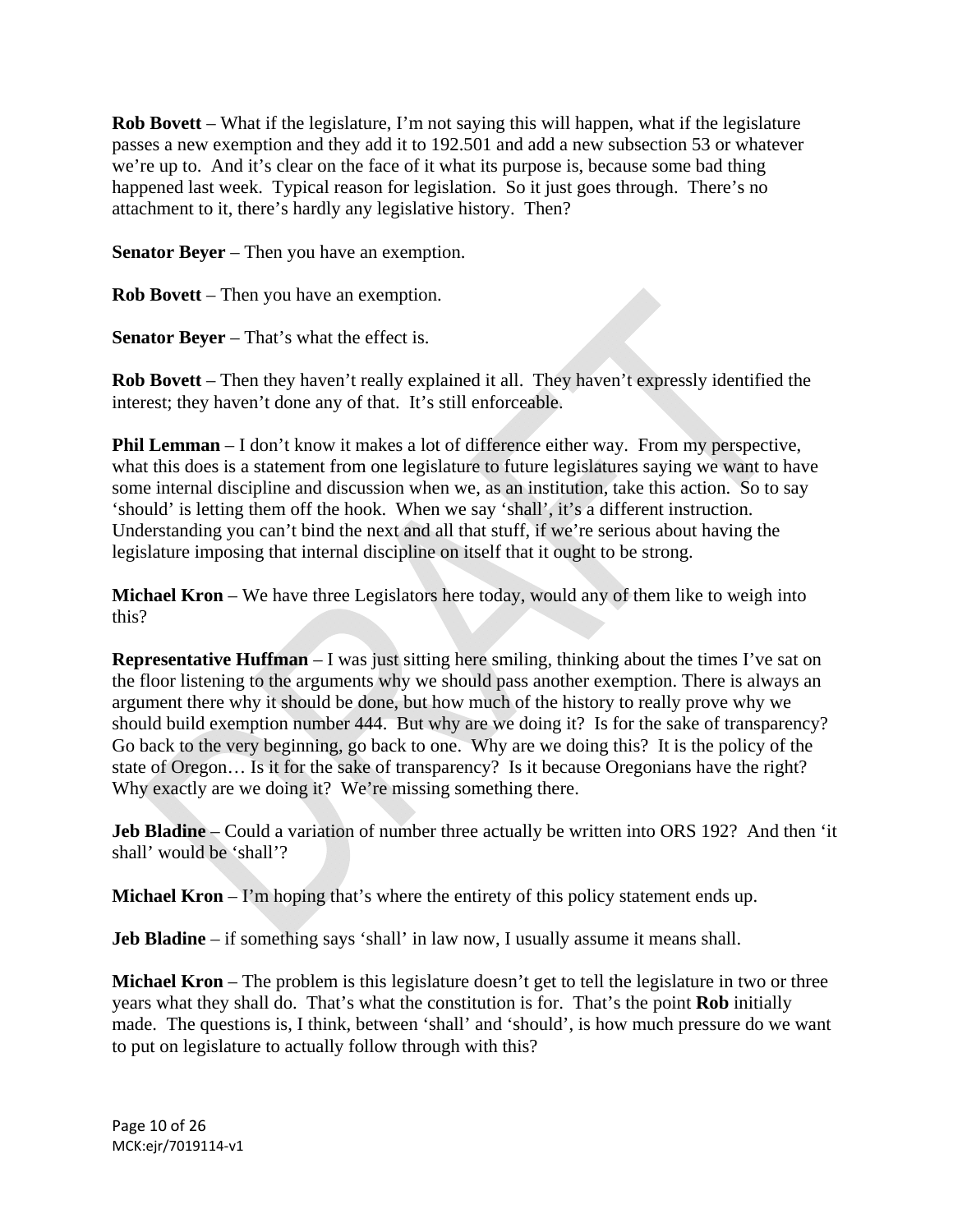**Senator Beyer** – You can't. To the extent you just make a clear, short, crisp policy direction, and leave out words like 'the legislature shall', you're better off. Then you won't build up the angst of future legislatures about, they can't tell me what to do.

**Michael Kron** – That's a good legislative perspective there.

**Gina Zejdlik** – I have a couple thoughts. I really like where **Senator Beyer** is going with the crisp, clear statement. I think power of statement and the ability to hold power over time is not so much what the statement says. I think the fact that it's there is probably a good idea, but I think it depends on what this group produces. As the  $17<sup>th</sup>$  legislature marches up a hard hill, are we going to look at this statement and look at the 400 exemptions we already have to make sure they fit? I think the power of the statement will come out of what this group does and what we are able to pass in a session. After legislators take a hard vote on something, they remember that. Some of it matters more what actions follow it more than anything else.

**Michael Kron** – Is that a suggestion that some of this should be excised entirely?

**Gina Zejdlik** – No, I think we need a statement. Everyone's observations that the statement itself is not going to have any true binding effect on future legislatures is true. The power of the statement fits in with what we produce as a whole out of the taskforce. If the legislature as a whole in interested in true public records reform, that will hold power. That will carry forth. The statement is a necessary part of this. And I also think 'shall' is better. Even if you can write 'notwithstanding', you have to. It creates at least some hurdle to get over.

**Michal Kron** – I'm going to try and describe what I see as the issues on the table. One is getting rid of 'narrow' and talking more about 'limited' or 'few' or potentially using both. A few people have suggested there is a little bit of a dispute if we want three to be in the bill at all. There are smaller issues with the four specific purposes for exemptions we've identified. I guess the most difficult question is how much this group as a whole wants to be addressing future legislatures. In my mind, that's a big part of the purpose, but I understand both the point that as a practical matter, we can't bind them. And maybe as a practical matter too, they may not like that. But we're really asking them to do it, right? We're suggesting that they do.

**Senator Beyer** – The way three is construed, if you start it out as 'exemptions from public records for mandatory disclosure shall identify the interest that the exemption is necessary to serve', that really is more directive to the implementation side. If some local government wanted to do something, that's sort of directive to them that they better identify which of these or others you actually were exempting. What's your authority to exempt the record?

**Michael Kron** – This in three you're talking about? So exemptions from public disclosure, or maybe laws enacting?

**Senator Beyer** – I wouldn't do it about laws enacted, but the same it would state a fairly strong policy to future legislatures if they chose to observe it, that it should still be in that context.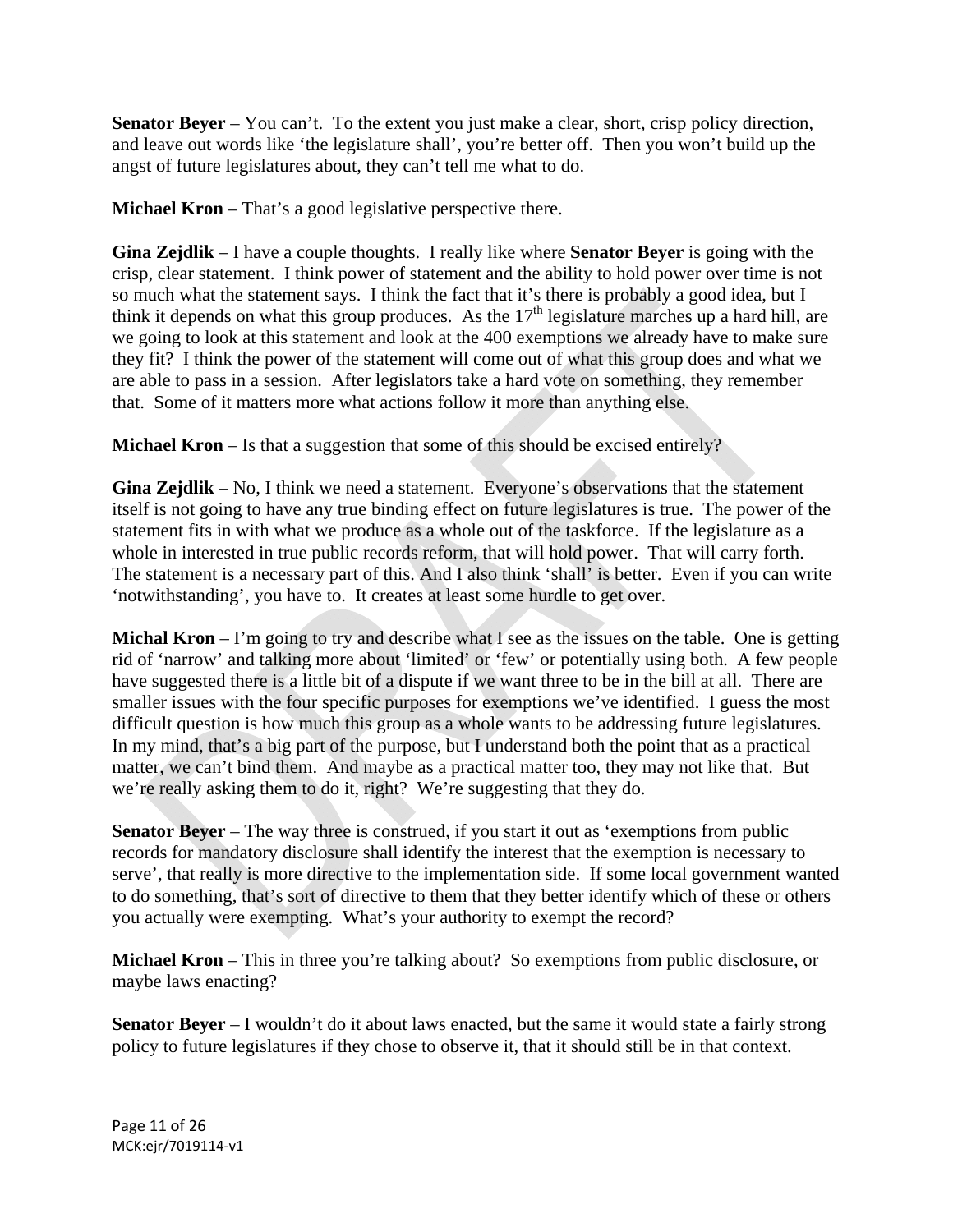**Dexter Johnson** – You may want to restructure this a little so the whole thing is a policy statement. It is the policy of the state of Oregon that 1, 2, and 3. I agree with **Senator Beyer** about taking the legislature itself out of it and just stating that an exemption shall expressly identify the interests of the exemption that the exemption is trying to serve, or something of that nature. That way you don't get the legislature trying to avoid what appears to be a binding requirement.

**Phil Lemman** – I like the statutory instruction that this is what we are trying to accomplish and request that future legislatures do that. In companion with that, is there another way to institutionalize that concept in the legislative process? Whether it's in a drafting rule or in the rules of the House and Senate? I don't know this is going to result in a statute, when they exempt a record from disclosure that this information would be in statute, it may just be in a staff measure summary or something where there's a document that explains or justifies that action. So maybe there's another way to put that into the legislative process in addition to or in lieu of three.

**Michael Kron** – We have are a lot of people here who are qualified to answer that question I think. **Robert** and **Dexter** come to mind, and maybe the Legislators themselves. I certainly don't know.

**Senator Beyer** – I think the reality is all you can have at best is a directive statement and future legislatures will choose to pay attention to that or ignore it. The only other way you're going to put it is to put something in the constitution.

**Phil Lemman** – I just thought if it's in the rules of the Senate.

**Senator Beyer – Rules change every session.** 

**Phil Lemman** – That is part of my point. You're putting that up for approval every session by the members of the body. I don't think it would necessarily replace that, but to your point, it would be an opportunity to affirm or modify or reject that principle.

**Dexter Johnson** – There is a provision in the constitution that says each house may adopt rules of its own proceedings and so the question becomes is this requirement a rule of legislative proceeding or not? I have my doubts about that.

**Senator Beyer** – I think where we're at is as good as you're going to get.

**Robert Taylor –** I agree with **Gina** that what we do with the exemptions will be a more lasting impact than whether we agree to keep number three in here or not. I think that's where the real works is and should be. Whether it's by chamber rule or statute, every two years we get a new legislature and they can rewrite every rule and every statute. I do think it would be useful to put some strong language in there telling them what we think they ought to do, because I do think it would create some pressure on them to think carefully about new exemptions. That's really what we want, that's what we're trying to communicate – before you go and add another 400

Page 12 of 26 MCK:ejr/7019114‐v1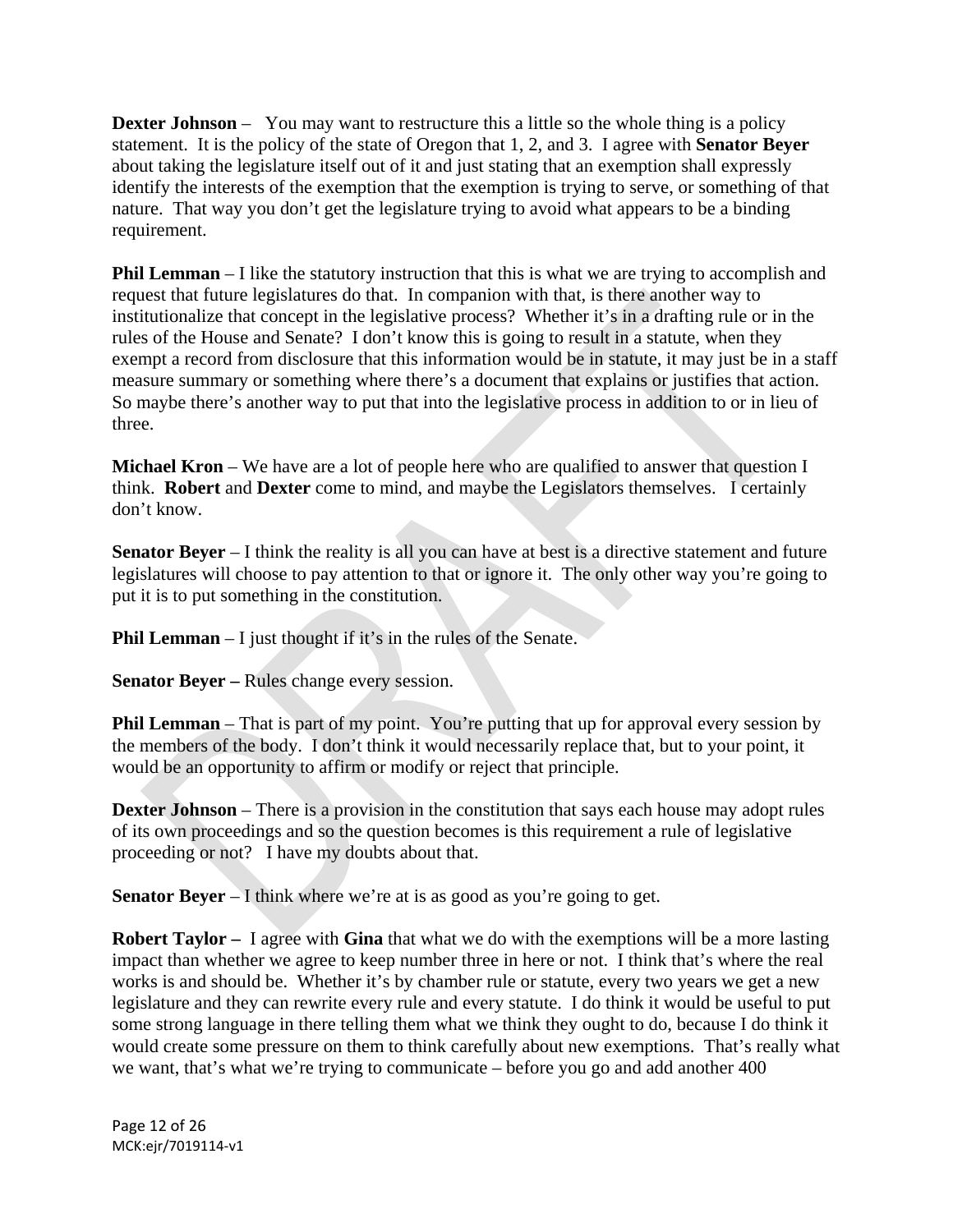exemptions, you need to think about it and try and justify why you're doing that. You can't make them think about it.

**Phil Lemman** – One of the purposes of this group and legislation in 2017 is to tell the public that this legislature looks at public records differently. To have a statutory statement from the 2017 legislature is a way of doing that. Part of the goal of this body is to make recommendations to the next legislative assembly to strengthen the public records law.

**Jeb Bladine** – I also take this exercise as declaring what somebody needs to do to the other 450.

**Michael Kron** – Starting with us, I think.

**Jeb Bladine** – Why? And is it too broad? It's a good direction to give to future legislatures to declare a reason for doing something and we that should look back at the 400 we have at see if they should all really be there, or should be combined or have lost their role, or should have a public interest when there isn't one. Presumably if there is a committee as other states have, somebody would be looking at all these exemptions along the way with this same kind of language in mind.

**Les Zaitz** – I have a question for the Legislators – all these being equal, if you were starting with a blank slate to work on a public records piece of legislation, and you want to consider what's the existing state policy, if you have this sort of statement that is state policy as the starting point, does that help provide guidance on where to go? I recognize the legislature can do what it wants, but I'm thinking of a Legislator coming to this issue brand new, and having no understanding of what public policy is but here's this statement that carves it out, does that in some way provide guidance?

# **Representative Huffman** – I think it's beneficial.

Les Zaitz – Whether it's binding or not seems to almost be immaterial. It's the principle we're trying to state, not the tactical.

**Representative Helm** – I agree with what **John** just said and what the **Senator** said before. I don't see why we wouldn't want to have a strong policy statement. I know as a newbie, back when I was given an idea or fixing a problem that requires change, the first thing I would do was go back and look at the organic statute and see what it says. It's rarely we need a wholesale change in this area of law, but rather there's already been work done on this before; and how can I add to or subtract from that in a way that makes sense and gets my objectives met. I like this idea that it is the policy of the legislature etcetera, etcetera. That gives you a great starting point and that does make future legislators think, 'has somebody already solved this problem good enough?'

**Betty Reynolds** – Can we clarify, based on the last few statements, including **Jeb's**? As drafted, it appears to apply to future exemptions, but I think **Jeb** is suggesting this may cause a retroactive look back on all exemptions. Maybe **Dexter** has an opinion on how the legislature might view that.

Page 13 of 26 MCK:ejr/7019114‐v1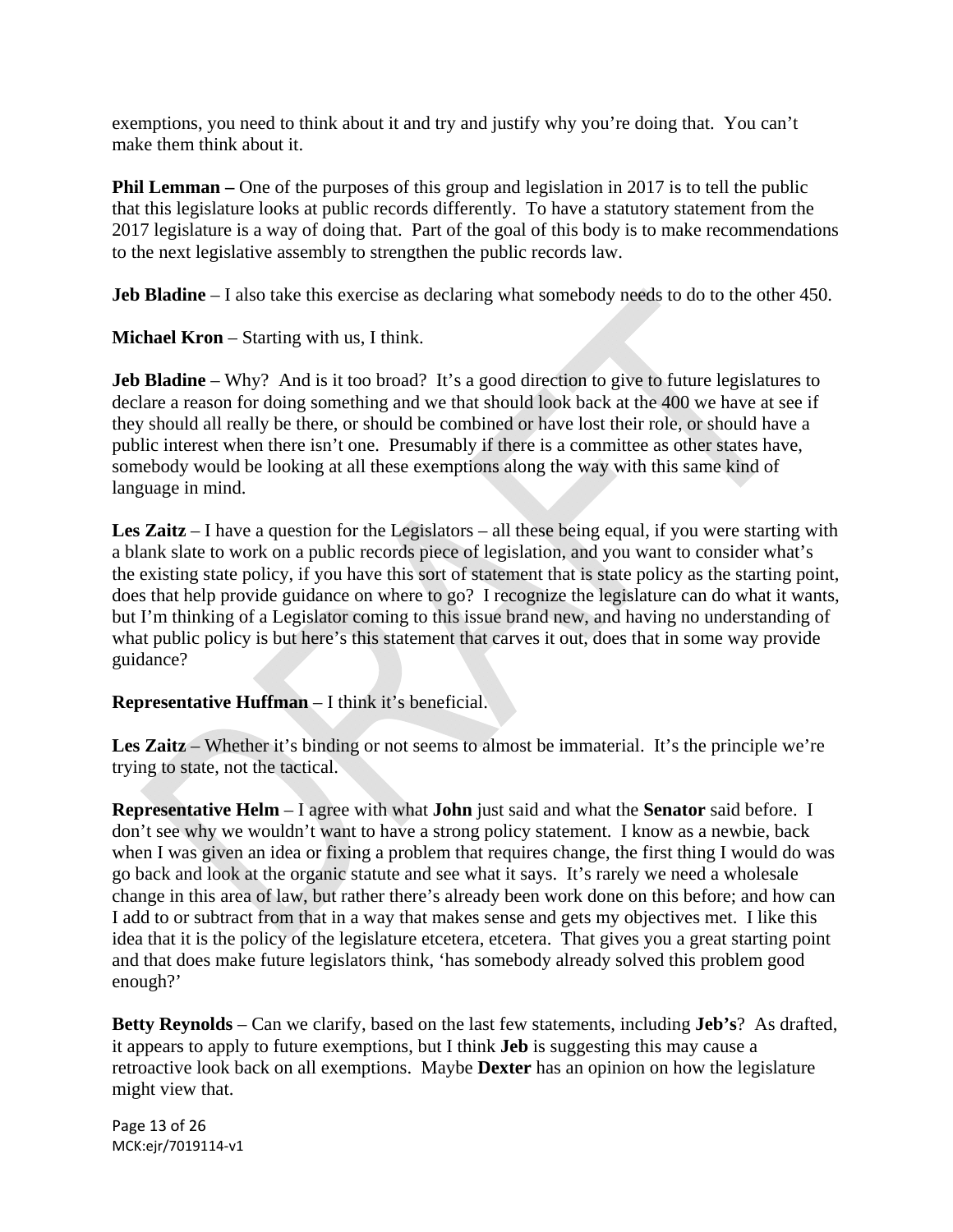**Dexter Johnson –** I would not think it would have a retroactive effect just by itself. The legislature that enacts this has the opportunity to do whatever it wants with the existing exemptions. The first part, as **Michael** pointed out, is what the court's standard is now for exemptions anyway.

**Michael Kron** – I think it would be useful for that exercise, but it wouldn't accomplish it in itself. But I think the next exercise that at least a few brave souls in this body, and hopefully all of us are going to be looking at, is how well do the 450 exemptions that we have fit in the criteria that we will refine.

I'm going to propose that we take about a five minute break so I can do some scribbling based on the ideas that have been tossed around here and you guys can get some coffee.

### *Task Force takes five minute break*

**Michael Kron –** I think we could do a couple things and I want to take the temperature of the group. One is we could sit here and continue to hash this out, I think we are really close. On the other hand, I think the piece that needs to be hammered out in order to proceed actually looking substantively at the exemptions, is the piece about the four areas we have identified where exemptions really are appropriate. Are you guys interested in continuing the conversation we are having? Or having me come back to you guys with another take on those issues based on all the really good feedback here today? I would like to collect notes you may have made. It might be helpful to me to see what you scribbled on the policy statement in front of you. Which of those two seems the most fruitful?

**Mark Landauer** – It seems to me that refining your four categories would be helpful now. I'm not opposed to or generally support the policy statement. If it's the will of the group, great. But my suggestions would be to go to the four categories.

**Les Zaitz** – A shortcut would be if anyone has specific language they could propose now for any of those four. I would like to continue to see us move forward and not get tangled up in drafting broad policies when we've got a lot of hard work to do with exemptions.

**Mark Landauer** – What I'm suggesting is if we can get the four categories sort of sewn up, then you can go through all the exemptions. And everyone seems to think that's going to be a lot of work.

**Senator Beyer** – Just listening to everyone, my sense is that we have general agreement about the intent. We could wordsmith it for the next three hours, but I would rather let you take another cut at it. I think the real meat of it is, we won't know if we got it right or not until we start walking through the exemptions.

**Dave Rosenfeld** – I agree with **Senator Beyer**.

**Rob Bovett** – I agree with **Senator Beyer** too.

Page 14 of 26 MCK:ejr/7019114‐v1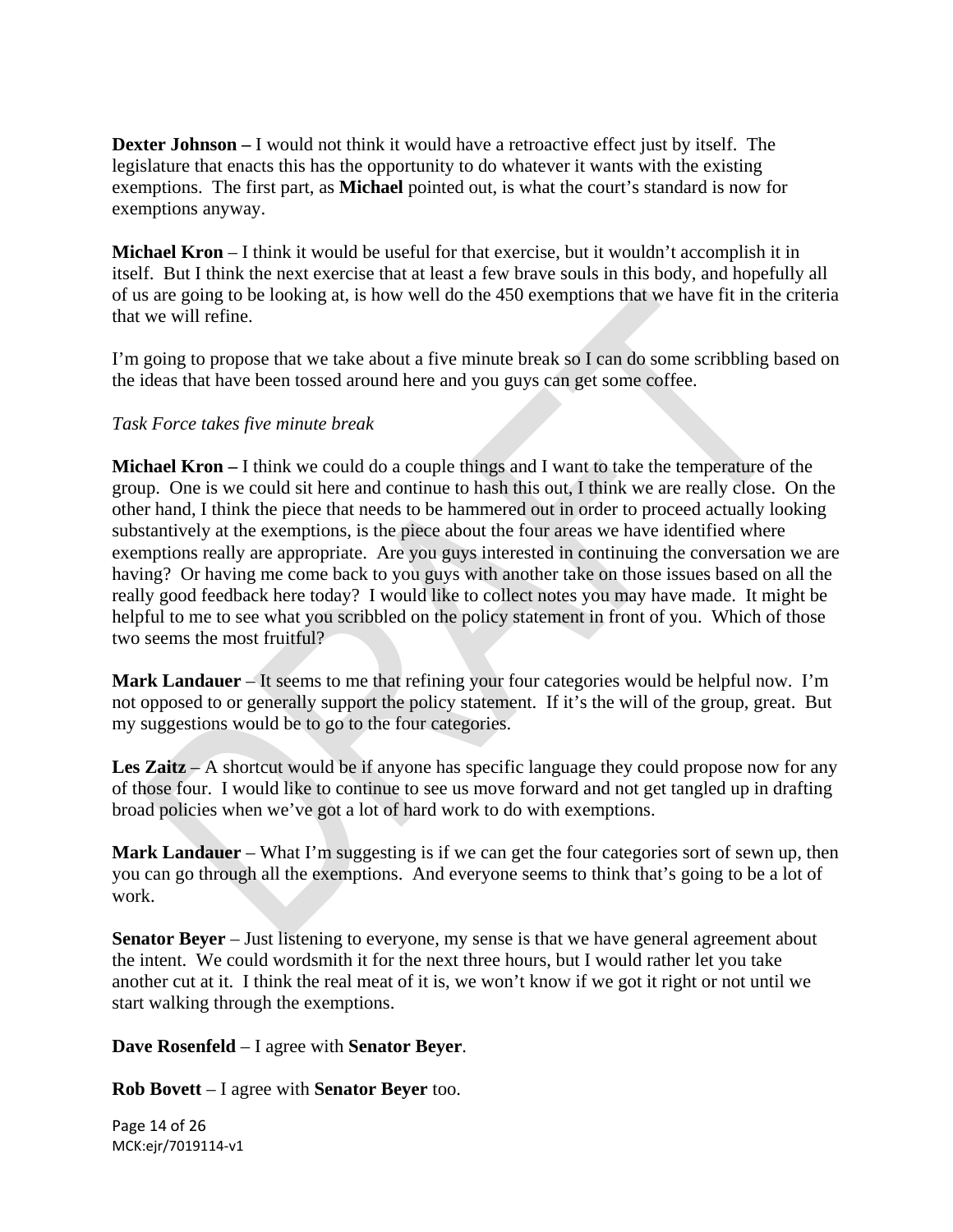**Michael Kron** – I think **Dave** suggested that the economic affairs language is kind of broad. Some of the economic affairs I had in mind was people's income tax returns. Maybe we want to cabin those more under personal privacy. They're not necessarily trade secrets. Similarly, people who are applying to the state for need based assistance programs are often required to provide economic information. I think you could easily make a case that those fit under privacy and maybe we just want to agree that those kinds of things are going to go under privacy and then we can talk more narrowly in economic affairs about things that could cause competitive harm.

**Senator Beyer** – We've got a lot on the economics here, but then you have the commerce statutes that have protection of interests that are not even mentioned directly in the public records. Someone needs to look at that.

**Michael Kron** – The trade secrets type stuff?

**Senator Beyer** – Trade secrets, yeah. I guess I have two experiences that bring me to that. One is having done a lot of economic development deals. Some of the information that people are required to provide is probably unreasonable to ask that it be made public record. Some you could make a public record, but it's a matter of timing.

The other from my time, working on insurance issues, and working on public utility issues, everything they bring in they throw as a trade secret. Most of those cases, the standard as I understand it is you need to challenge it, and demonstrate that it is.

**Michael Kron** – In my opinion, we don't need to get into things like whether in a specific exemption should eventually be disclosed, I think that's something to leave for assessing in our individual exemptions. We can identify like, what are we protecting, either permanently or while we're protecting it and kind of articulate that criteria.

Does anyone think that personal privacy and safety language needs to be improved other than removing 'private'? To protect the privacy and safety of individuals. That one sound pretty good to everybody? And to protect the public safety, and someone suggested adding law enforcement. I think we would add law enforcement, what would we say though? I don't think we can just say protecting law enforcement.

**Dave Rosenfeld** – I suggested that, and being a non law enforcement official, I really actually don't know what I'm talking about except that I was thinking of some of these cases that the DOJ might do to try and enforce the law and where the development of whatever you're trying to do to sue whoever you're trying to sue; you probably don't want somebody to know about that, and that does seem like a law enforcement issue.

**Michael Kron** – Law enforcement processes? That's probably not the right word either. **Les**, I'm thinking you're going to have a good idea on this one.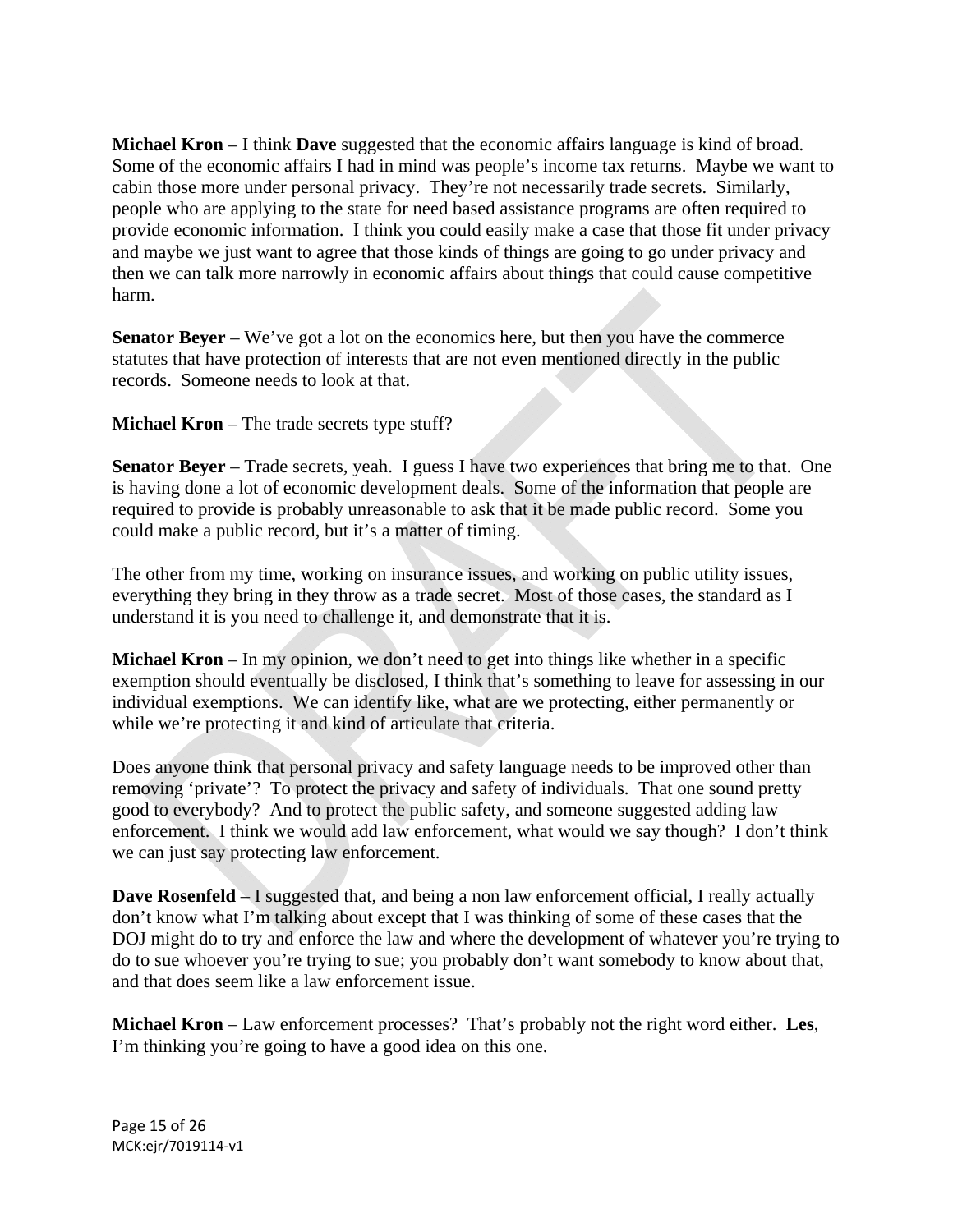**Les Zaitz** –These are broad principles. In my mind, public safety is pretty broad, that covers a lot of ground.

**Michael Kron** – Without being too broad?

**Ellen Rosenblum** – you aren't including investigative protection there, are you?

**Michael Kron** – I think the investigative stuff fits more neatly in the administration of government. I'm sort of purposefully tabling B.

**Ellen Rosenblum** – I would keep C just public safety.

**Michael Kron** – Public safety. It sounds like everyone is pretty comfortable with that. And then D is the one we discussed a little bit and I think I have been putting things like our investigative processes, and I think I mentioned a few things already; we have the legislative counsel example, when things are brought to **Dexter** and his office, and they shouldn't be disclosed right away until they become a formal concept. I think somebody suggested getting rid of efficient, first are we comfortable as a whole that this probably has to be a category? I know **Dave** is not.

**Ellen Rosenblum** – Could it just be government, instead of governmental programs? To enable the administration of government, only if it's administration would be significantly impaired without the exemption? Is that too broad?

**Scott Winkels** – I also think if we're just going to say C – public safety, that's great but I don't think that necessarily reaches civil enforcement action that the city or a state agency might be engaged in; and there's an obvious reason why we might want to keep that close to the vest for a while.

**Ellen Rosenblum** – And that would be in D though, we were talking about that in D.

**Scott Winkels** – Yeah that would put that in D.

**Michael Kron** – But we need to keep D, I think.

**Ellen Rosenblum** – That's why I'm proposing that it be broadened to include government more generally. Governmental programs is probably government, to be clearer.

**Michael Kron** – I feel like somebody is concerned about our university system and other things, and that's how we got the governmental, but I don't really know that that makes a difference.

**Jeb Bladine** – We run across people that think people coming to public meetings is inefficient. So to just say that it impairs is pretty light. I would think it needs to almost thwart the public interest process of administration of government; it's not just that it makes it inefficient. Lots of things we do make the administration of government inefficient.

Page 16 of 26 MCK:ejr/7019114‐v1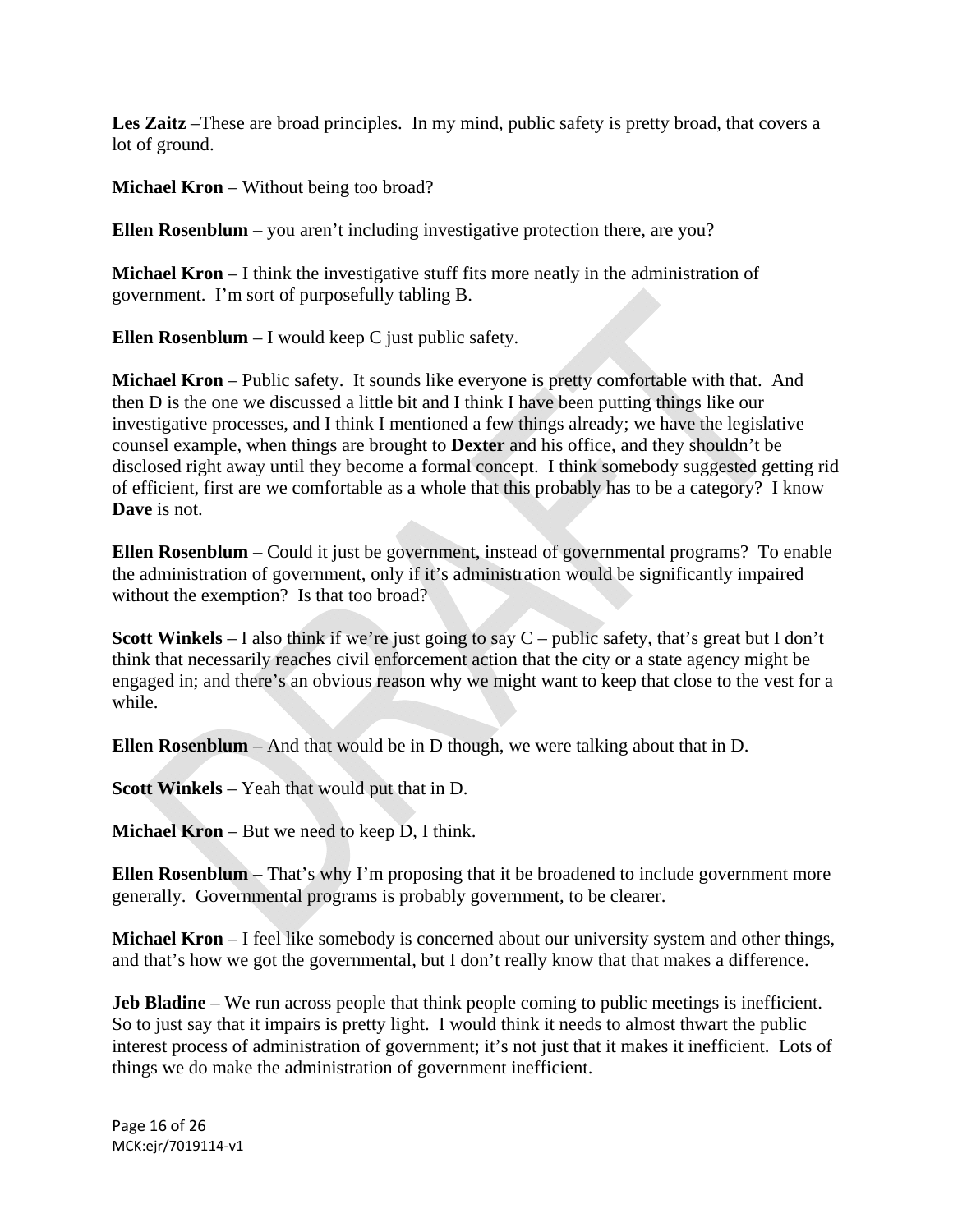**Michael Kron** – But you're not happy with significantly...

**Jeb Bladine** – Significantly impairs what? The administration? A lot of things that we do significantly impair government's process of administration of government. You would have to have specific exemptions hat fall under that category.

Les Zaitz – Does changing it to 'significantly damage' make any difference?

**Jeb Bladine** – Perhaps. Impaired could be a process or a timeline.

**Phil Lemman** – What if we added something about the public interest in effective administration? The reason we put in some of those procedural things is for fairness.

**Jeb Bladine** – That's kind of what I originally thought.

**Phil Lemman** – It's not the administration in and of itself, it's the public interest in the effective administration of providing government services or operational government.

**Jeb Bladine** – That's not bad. That's where in my example of offer up to so much is kind of a public interest. It's in the public interest not to tell this guy you're willing to go an extra million dollars when he might settle for a half million.

**Michael Kron** – How do people feel about **Phil's** suggestion here? I kind of like it. We are talking about to enable the administration of government only if the public interest in the efficient administration would be significantly impaired.

**Phil Lemman** – Effective.

**Michael Kron** – I like it.

**Betty Reynolds** – I think that 'effective' and 'efficient' are a little subjective. Granted, this whole section relates to exceptions or exemptions, but looking at the Secretary of State's audit and the point that the individual public employee who's trying to interpret if the exemptions apply tends not to look at the public interest balancing test.

I think subjective terms like 'efficient' – I think a public employee might tend to say 'If this might cost me time and money I might not need to disclose it.' At the same time I like **Attorney General Rosenblum's** suggestion. Leaving out the subjective terms of efficiency and effectiveness. And I like your addition, **Phil**, of public interest, I think that reinforces to public employees who are fulfilling public records requests to remember the public interest.

**Michael Kron** – So only if the public interest in, what are we going to say? I think we're really close. Only if the public interest in administration in government processes?

**Rob Bovett** – I'm still struggling with the whole construct. In 192.501, half of the exemptions are keyed off of a public interests test. In 192.502, a public interest test isn't required. Examples

Page 17 of 26 MCK:ejr/7019114‐v1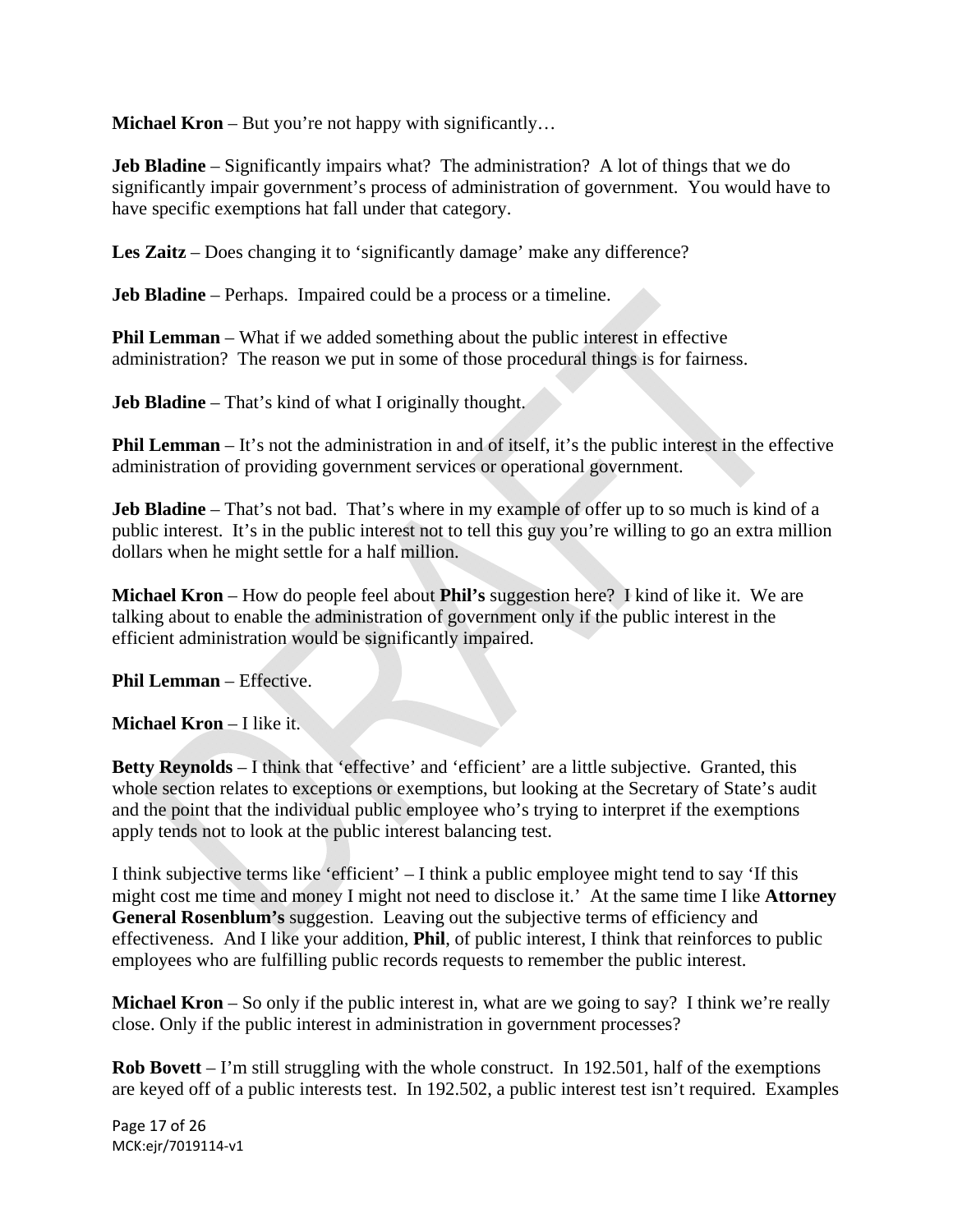are federally mandated privacy laws, attorney-client privilege. By only having these four, and it says any, so this is an exclusive list, you are going to put arguably a balancing test on my attorney-client privilege.

**Michael Kron** – I don't think that's it.

**Rob Bovett** – I think that's the construct of what you have here is sub-two.

**Michael Kron** – I disagree actually.

**Rob Bovett** – So where are you going to fit attorney-client privilege in?

**Michael Kron** – Oh it fits in there. It's not imposing a public interest test, it's telling the legislature to weigh the public interests.

**Rob Bovett** – But it says the legislative assembly intends that any exemptions from public disclosure requirements serve one or more of the following interests. The court is going to look at that and say, 'Mr. Bovett, you declined that public records request because its attorney-client protected information. But you didn't engage in any public interest balancing test, because clearly you don't fall under A, B, or C.'

**Michael Kron** – You are certainly welcome to rewrite the introductory language, which I think you're saying is creating the problem, but I think the point here is to say the legislature should be doing.

**Rob Bovett** – That's not what the sentence says.

**Michael Kron** – I understand. I think we're trying now to narrow the categories rather than deal with that other issue of how we are addressing the future legislatures.

**Rob Bovett** – Just to state the inverse, I don't know that I would necessarily support a legislative statement to future legislatures saying there can be no further category of exemption that doesn't require a public interest test.

**Michael Kron** – That's not what I'm saying either. It's saying the legislature, and we've said this in our manual, in the unconditional exemptions, the legislature has effectively made the public interest determination. And this is not intended to take the legislature's ability to make that determination away.

**Rob Bovett** – And that's what I'm struggling with, I'm not sure what this is intending to do.

**Michael Kron** – It's telling them to make that determination actually and specifically, and not just they've done it by passing a law.

**Rob Bovett** – I guess I'll wait to see what your renewed lead-in language does, because that's not how I read what's written here.

Page 18 of 26 MCK:ejr/7019114‐v1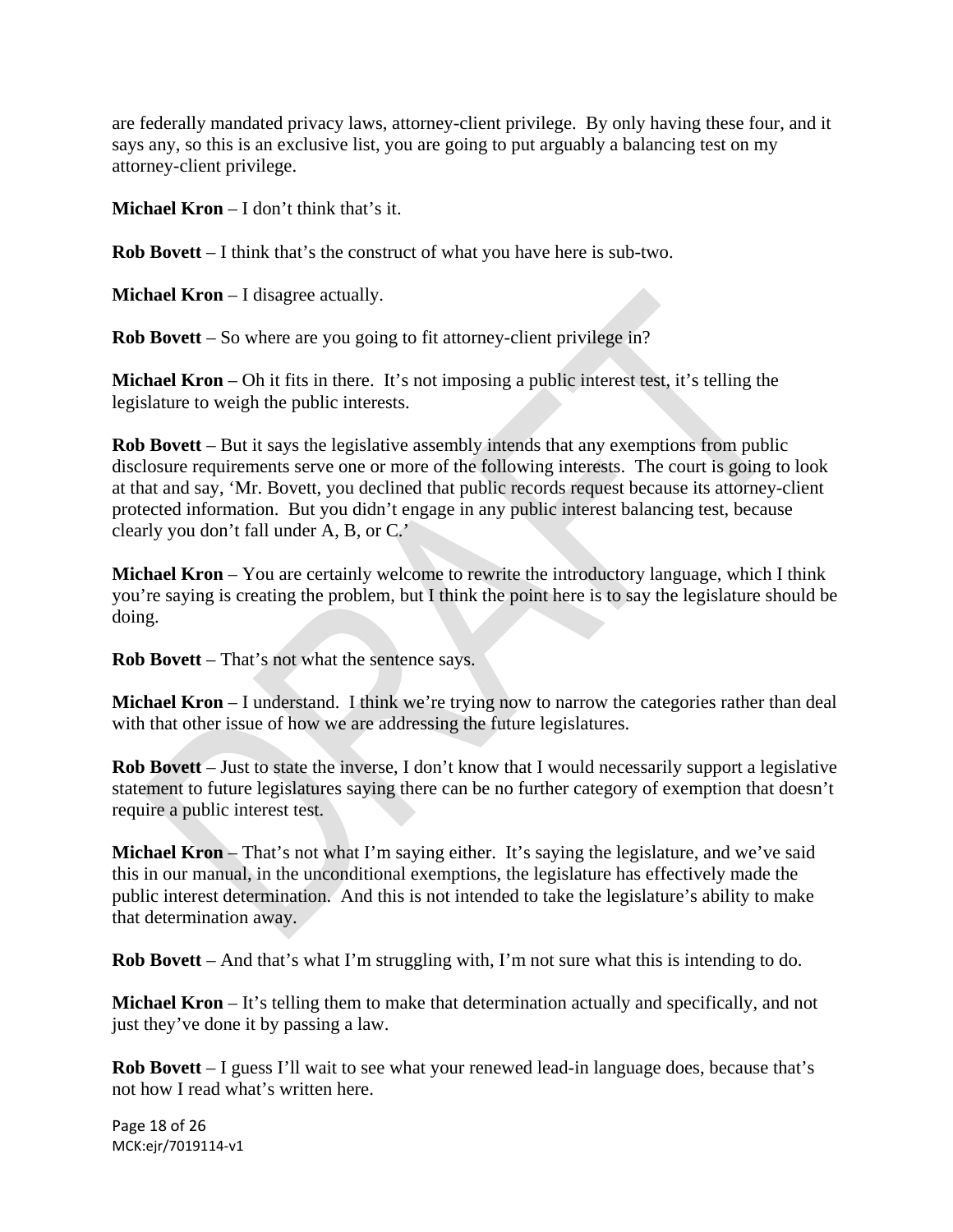**Michael Kron** – **Phil**, I think I'm representing correctly what your intent was with suggesting your language, is that right?

**Phil Lemman** – I just think the reason we are concerned about administration of government services is there is a public interest in doing that. I wasn't thinking that it requires a public interest balancing test. My bias is to explain what it is we are doing and why, and there's a public interest in having safeguards and procedures that might interfere with the absolute efficiency, but they contribute to the effectiveness because they promote public confidence. Some addition of public interest in administration was as far as I had thought.

**Ellen Rosenblum** – Would it be possible to have a separate section that would addresses **Rob's** concern? I happen to share his concern that as soon as you put the words 'public interest' into the category that includes attorney-client privilege, other types of privileges where you aren't required to consider the public interest in the same way, it's confusing. Even if it's not intended that way, it comes across that way. How about just adding a section for that category that really doesn't fit in the balancing?

**Senator Beyer** – I agree with the **Attorney General** and **Rob**. If this becomes the intro paragraph to the law, and you're trying to adjudicate a claim, that's where you look first. It almost strikes me that we need to add to the ABC. One is where it's prescribed by federal law, and I think specifically calling out attorney-client privilege makes sense.

**Josh Nasbe** – There is also a deliberative process privilege that's important to the Judicial Department. As you're doing this, I encourage you to look at 502.9A – information made confidential or restricted. I like the language there. It talks about privileges, confidential information. You might want to look at that as you construct this. I don't have a problem calling out the attorney-client privilege, that's just not the only privilege that we should worry about.

**Rob Bovett** – That's just one example of many that don't require the public interest balancing test for a variety of reasons.

**Robert Taylor** – What strikes me about D, I come at it from the other angle, which is if that is going to be one of the things we by which we test all of these hundreds of exemptions, it feels too broad to me. Even if as we try and wordsmith it, it still feels very broad. You could make a case that all 443 fall somewhere in that efficient administration consistent with the public interest. I would rather than try and find something broad you can fit privilege and everything else under, we might break it out. A new D and maybe an E or an F.

We want to protect the government as a buyer-seller client in a transactional matter. That folds in this whole idea of if you're buying property you don't want to tell what your maximum price is; if I'm a client in a case my attorney-client privilege is sacred. That's the governmental interest that you're trying to protect in those exemptions and I think everyone agrees that those are worthwhile. So I would almost narrow that, and then if we have to come up with a couple of other categories as your additions, I would do that.

Page 19 of 26 MCK:ejr/7019114‐v1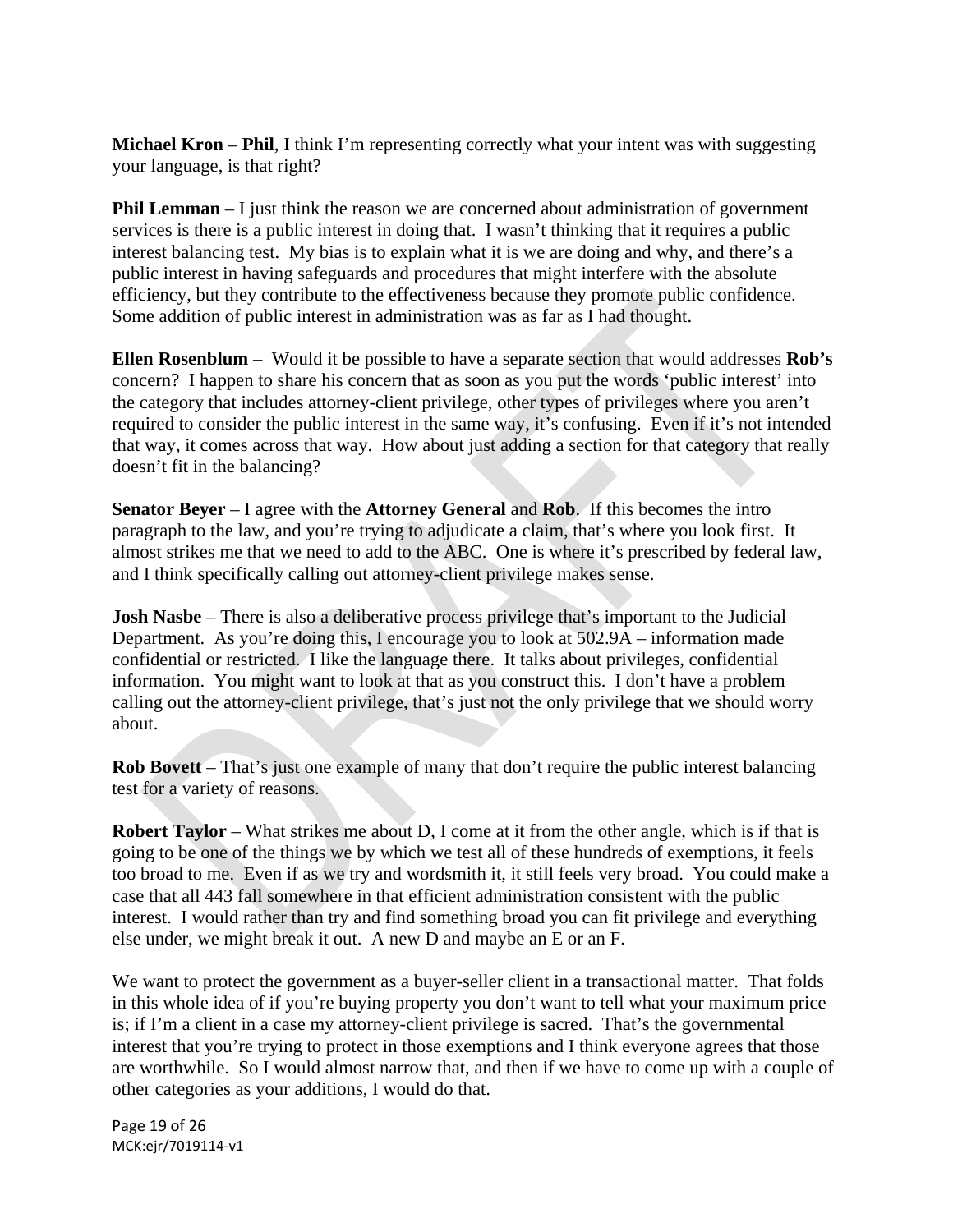**Michael Kron** – Buyer/seller, attorney-client?

**Robert Taylor** – buyer/seller client or judicial officer.

**Michael Kron** – This seems like a clever way of addressing a lot of this. Because the concern I had about the direction of reintroducing the language of 502.9A I feel like then we haven't really done anything, we've just moved that broad, catchall language up into the policy statement.

But I think that's very concrete. What are the government interests that we're really talking about? Buying and selling, transacting in general, giving legal advice.

**Senator Beyer** – You've got to be careful about that though. On one hand you want to protect the governmental interest in doing that. But at some point you don't want that to be a cover up.

**Phil Lemman** – When it's the public interest in its government, not the government's interest. You're creating a separate entity that has its own interest called government. To me that is one of the balancing public interests. Not to dive into whether this all requires a test, but when you said the government's interest, that just kind of struck me and I would look at it a little differently.

**Michael Kron** – So to protect the public by ensuring its government can effectively...

**Phil Lemman** – I don't know how different that is really than the effective administration.

**Michael Kron** – I think the idea is to be more specific about the administrative interests. I like that idea. The problem with it is it's hard to be specific.

**Phil Lemman** – We can also just make it 'including', and give some examples. These are general categories rather than a narrow listing.

**Jeb Bladine** – The public interest applies to all four of these equally, not just to that one. If you're going to public interest in here, it kind of begs to deal with it separately to say that the public interest applies to most exemptions except where it doesn't. Maybe there's a lead in to the fact that 502 has become at catch-all for things that really ought to be in 501. It might be that having a discussion of public interest or no public interest has some place in this policy; but that it would apply to all of these categories.

**Michael Kron** – I'm still trying to figure out what the categories are. We agreed on two.

**Josh Nasbe** – Was it **Senator Beyer** who suggested we sort of work through the exemptions and then reverse engineer? I suspect going through these 443, we might come up with a fifth or sixth box.

**Michael Kron** – For now maybe leave it as the governmental catch all, we take a look at what lands in there and what we like and we don't, and try and divine principles from that exercise.

Page 20 of 26 MCK:ejr/7019114‐v1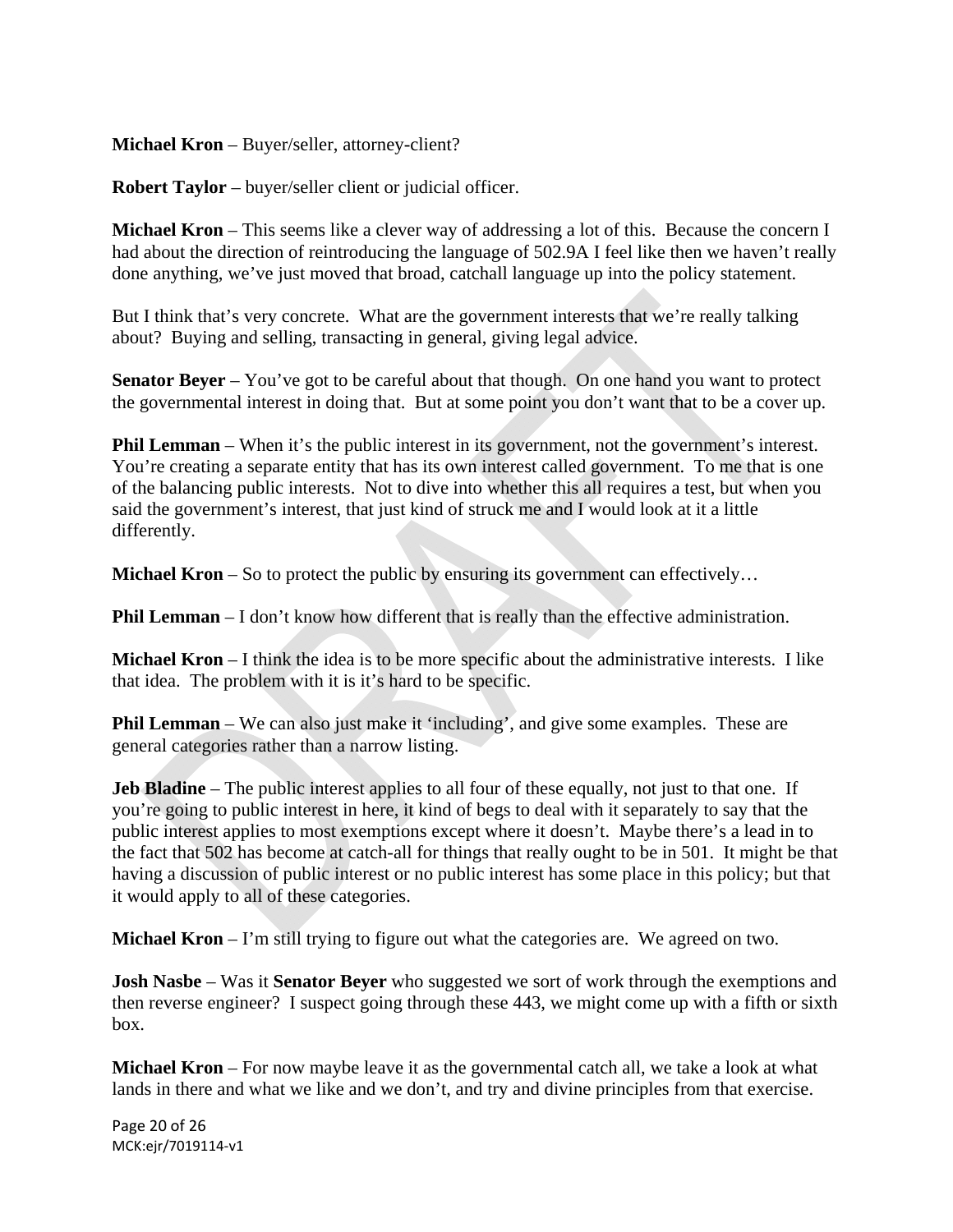**Senator Beyer** – I think we need to get into the details and that will come back and define this a little bit morel

**Rob Bovett** – I think once we go through the exemptions and divine principles after we've done the hard work. Every time we recraft the language, all I'm doing in my brain is going back 25 years of being a municipal attorney. Anything you come up with is going to be missing something to me.

**Michael Kron** – I've made my way through about a quarter of the exemptions, cataloguing them as I think they should be cataloged. I don't think I can do it by myself. I'm not sure if everyone at this table wants to be involved in that.

**Senator Beyer** – What did you just ask? To catalogue these exemptions into one of these four areas, or are we going to as a group or subgroups review the exemptions and come up with a…

**Michael Kron** – We could try and do them all as a big group. I think we need one or more subgroups to do it as a practical matter. That's what I was hoping to get volunteers for. **Scott**?

**Scott Winkles** – Yeah, I'll take a slice.

**Michael Kron** – And I think **Jeb**, and **Betty**, and **Dave**.

**Ellen Rosenblum** – **Robert** just volunteered.

**Michael Kron** – **Robert**, and **John**, was that a hand? Okay, **Scott**, **Michael**, **Jeb**, **Betty**, **Dave**, and **Robert**.

**Senator Beyer** – And what are you going to do?

**Michael Kron** – We are going to look at them all and tell you where we think they fit.

**Senator Beyer** – Are we going to talk about whether they should be an exemption going forward or not?

**Michael Kron** – We are going to talk about what we don't like. We will give you nice reports.

**Robert Taylor** – Of the 443, you will break it up, and everyone gets like 50, and we go through, and in my opinion, these ones go in A and these ones go in B? And then we give them back to the group, and then maybe the next meeting we go through all of them?

**Michael Kron** – I think we'll want to meet in the meantime. I think we should each do 50-some and then we should get together and talk as a smaller group about what we've done.

**Ellen Rosenblum** – So when we are meeting as subgroups would it make sense to also discuss if we think they should be removed or are we just categorizing them?

Page 21 of 26 MCK:ejr/7019114‐v1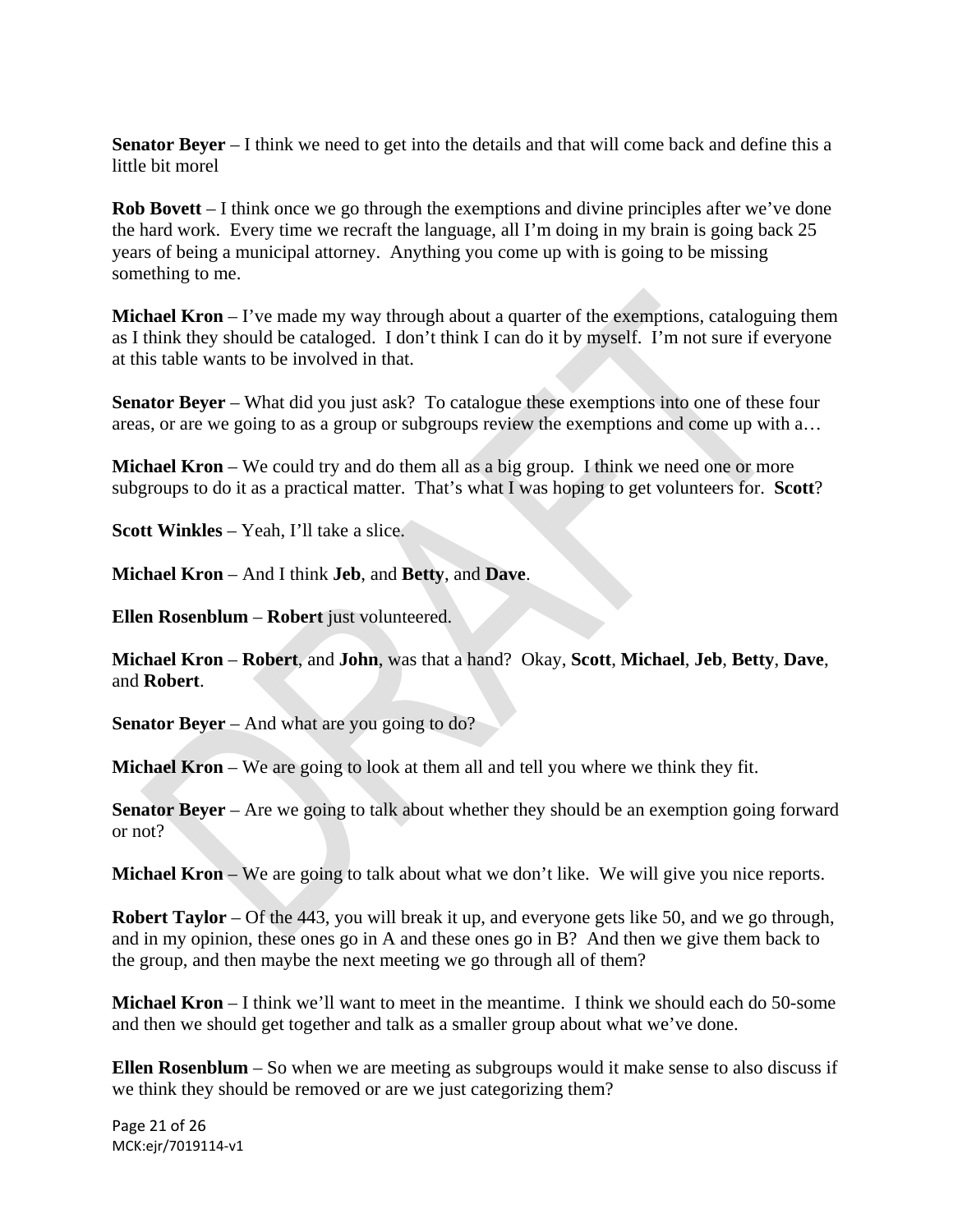**Michael Kron** – No I think it would make sense to do both. I think we want to come back with recommendations unless you guys don't want to know what we think.

**Senator Beyer** – An alternative might be that your workgroup take a chunk of them at a time and then the full group gets together to hear what you have to say about that group.

**Michael Kron** – What would you prefer as a larger group?

**Scott Winkels** – I like the **Senator's** idea.

**Ellen Rosenblum** – I like the **Senator's** idea too.

**Michael Kron** – I really like the idea of making public bodies tell the public as part of their public records policy what exemptions that they may not be aware of, that come up a lot in that public body's work. Just so you are aware, when you are requesting records from the Department of Justice, a lot of what we have is privileged and/or work product, and you're not going to be able to get it. I don't think that most people necessarily know that. I think a lot of public bodies work with exemptions that are very specific to their work. I think it would be useful additions to their policies.

**Phil Lemman** – I think we are the exception to that rule. We have everything from law enforcement to adoption to trade secrets to labor negotiations, you name it. I'm not sure it would be a benefit to anybody to know that anybody can file anything with the court.

**Michael Kron** – Anyone else have categorical agreement or disagreement to that? I feel like it would be a useful addition to the policy. It might be something that the state could sort of trial run and see how it goes.

**Scott Winkels** – Speaking for the cities, I think we would be willing to let you go first. My concern is that we do get outlier requests and when you do get that request that is an outlier, you have set yourself up for a conflict that maybe didn't need to happen.

**Michael Kron** – I am going to think about that a little bit. **Gina**, maybe you and I could discuss it. Maybe DOJ could try it and we could see how it goes. The other one I wondered about is a couple of states have immunity for disclosures under the Public Records Act, this is something that was proposed under Kroger's Omnibus Bill that a lot of government people liked, and frankly I think everyone should like it. It's just going to make government more confident in what it's doing.

**Mark Landauer** – And more likely to release.

**Scott Winkels** – I think it reduces the cost of some of the requests. You may not use as much of your city attorney's time to process the requests if you have good faith protection.

Page 22 of 26 MCK:ejr/7019114‐v1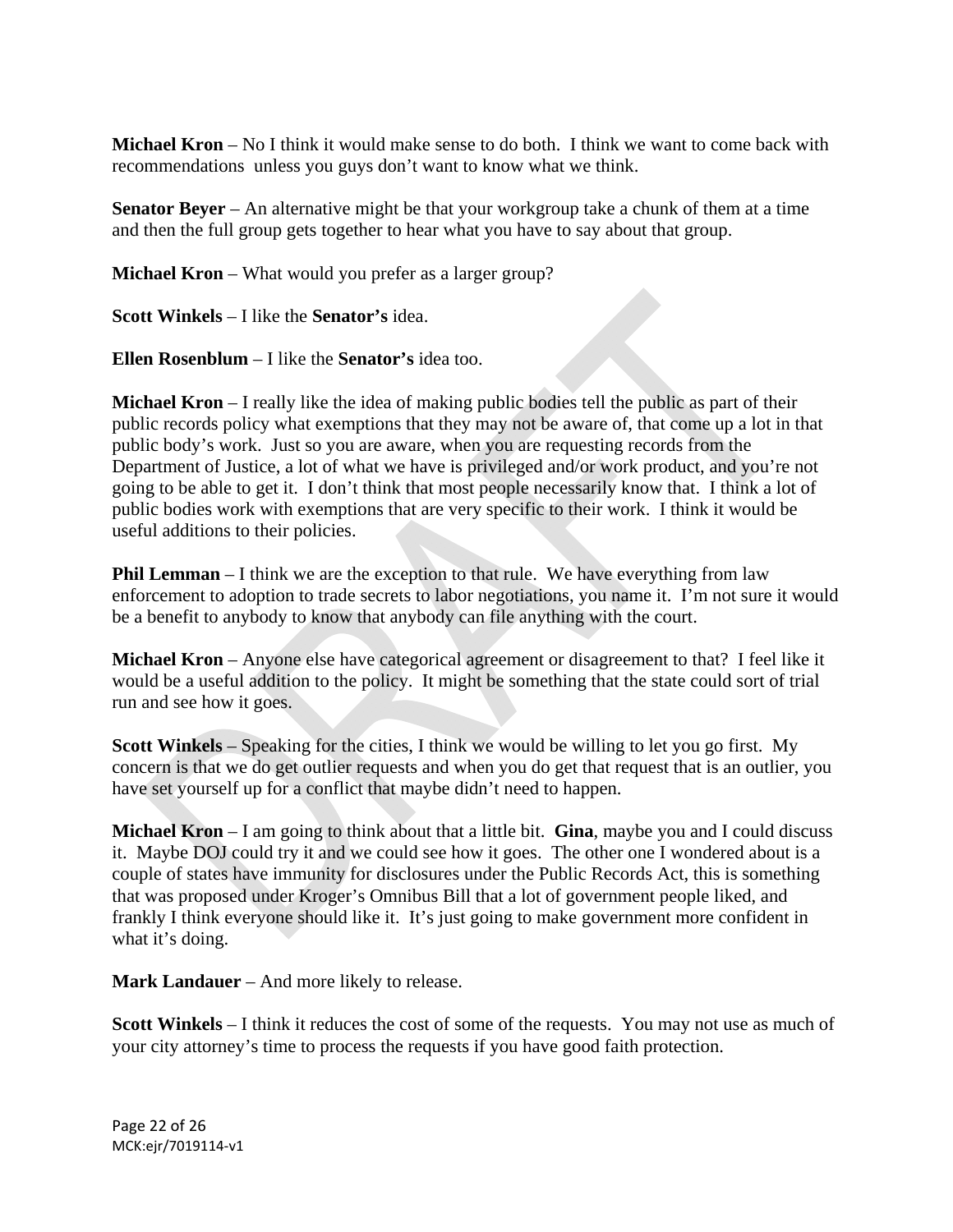**Michael Kron** – Is anyone opposed to that as idea? I am going to say we should do that. Those were really the only things I wanted to talk about on additional organizational improvements, unless any of you have ideas.

**Phil Lemman** – When an agency or entity responds to a records request, are they required to explain or identify their thoughts on what the interests are and how they balance them?

**Michael Kron** – Currently I would say no.

**Phil Lemman** – We talked about fee waivers a little bit, and the ones I've seen when the news media says 'I'm investigating or reporting on behalf of the public, therefore it's in the public interest that I don't have to pay for this.' And that's as far as the discussion goes, and I think on the flipside that's also true. If you're denying accessing to a record under this exemption, and if it goes to a review, it might be helpful and also an educational tool to have that discussion in a denial.

**Michael Kron** – So if a public body is invoking a conditional exemption, actually require them to explain, at least briefly?

**Phil Lemman** – Explain that there is a balancing test.

**Michael Kron** – It would entail a little bit of work. Assuming like other things in the public records law, you could add to it at the review stage. Under the current law, you can even add new exemption claims when you get to court. It doesn't seem like it would add that much. That's and interesting item for discussion.

**Jeb Bladine** – I'm interested in where things are going with Governor's legislation to come and that process – whether there's going to be an Ombudsman proposal, whether there's going to be a proposal for a committee like some states have to continue review, whether there's going to be sunset. And whether this this task force has any designated roll in that?

**Michael Kron** – It wasn't on the radar when I put this group together. **Gina**, do you want to talk about that at all? **Jeb** was wondering about the role of the task force with respect to the Ombudsman proposal and wanting an update.

**Gina Zejdlik** – I have been gathering information about how to structure this, and I think we have at least the beginnings of a way to start. But once we have our idea solidified more I would love feedback from this group. Maybe it will be more pulled together in January.

**Senator Beyer** – To **Jeb's** point, I thought that we were more on the revisions that were going to become part of the **Attorney General's** proposal in 2017. My assumption is that you and the Governor are talking, although not necessarily agreeing.

**Ellen Rosenblum** – I think that can be assumed, although I did talk to **Michael** about whether we should have that on this agenda, and we decided that at least for right now, we're not quite prepared to have it as a discussion item today, because there's some work that's still being done.

Page 23 of 26 MCK:ejr/7019114‐v1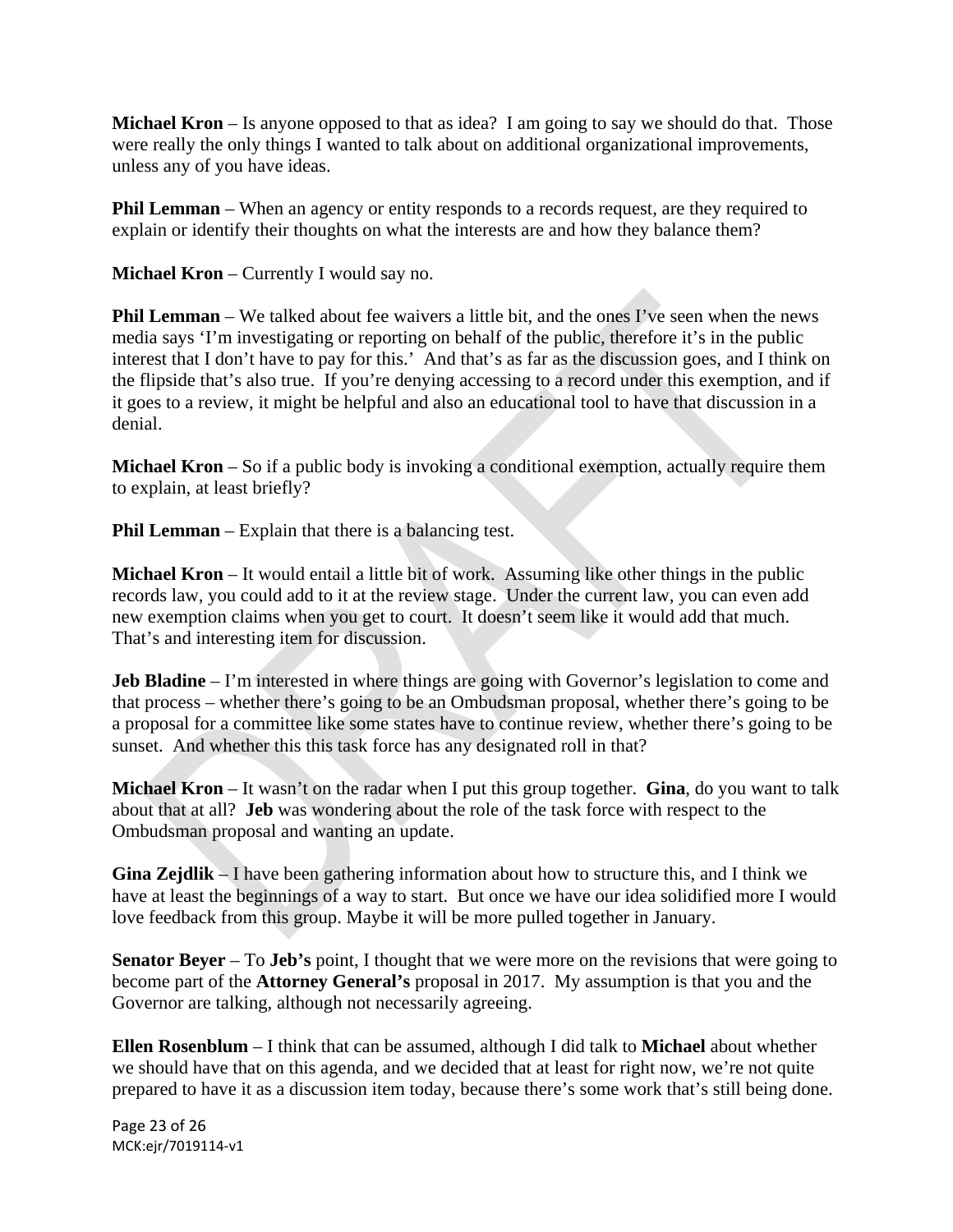However, I am very interested in supporting the Governor on this proposal. If it's something that the committee wants to take a position on, I would be happy to have it on the agenda next time. But I want to give **Gina** and the Governor time to be ready to ask us to do that, and I hadn't gotten that request yet.

**Representative Huffman** – I think it's beneficial to have it on a future agenda so that we know. I've had questions about how the Ombudsman would work and how they would in relationship to your office. Would there be overlap? Or would your structure change because of the Ombudsman? I would just like to know how that would work.

**Ellen Rosenblum** – I didn't want to make any presumptions about that at this point. I have indicated to the Governor that I wouldn't see it as something that would need to be in the Department of Justice, given the role that we have. I didn't have the impression that there would be a change in our role as a result of this, but that it would enhance and be an addition. And an opportunity to resolve cases sooner that we currently can and thereby dealing with some of the issues we are dealing with as a taskforce, the timeliness in particular, and the cost.

**Betty Reynolds** – In considering recommendations regarding fees and waivers and timelines: If you could keep in mind the impact on local governments, I'm thinking of our 197 school districts – no one is working in the summers. So just bear in mind that employees who are fulfilling requests go beyond just state agencies.

**Senator Beyer** – Even beyond that, think of the special districts that are out there that may not have any staff.

**Michael Kron** – I think fees and costs is a future agenda item. It might compliment nicely with about 50 or 60 exemptions for the small group to report on it. Do you want me to put that on the agenda and see if we get to it? I would suggest we start with the audit report.

Other thing on our agenda today is to talk about taking public testimony, it's actually really important. I am thinking after our next meeting would be the right time to do that. We might have a more polished statement. Or before would be good too. My boss suggested January 13. I don't think these are things that any of you need to attend. I don't think we need to have formal events. I think we need public input, and I would like to have some formal events. There is no reason why any of you couldn't be out talking to people if there are people you know who would want to provide input.

Is there anyone that would be interested in joining the **Attorney General** and I on an actual, official, public testimony type event?

**Representative Huffman** – I would be happy to sit in and participate. I was thinking connect with leg days maybe.

**Ellen Rosenblum** – End of day? Something like 4 to 6 to give people a chance to come after work if need be.

Page 24 of 26 MCK:ejr/7019114‐v1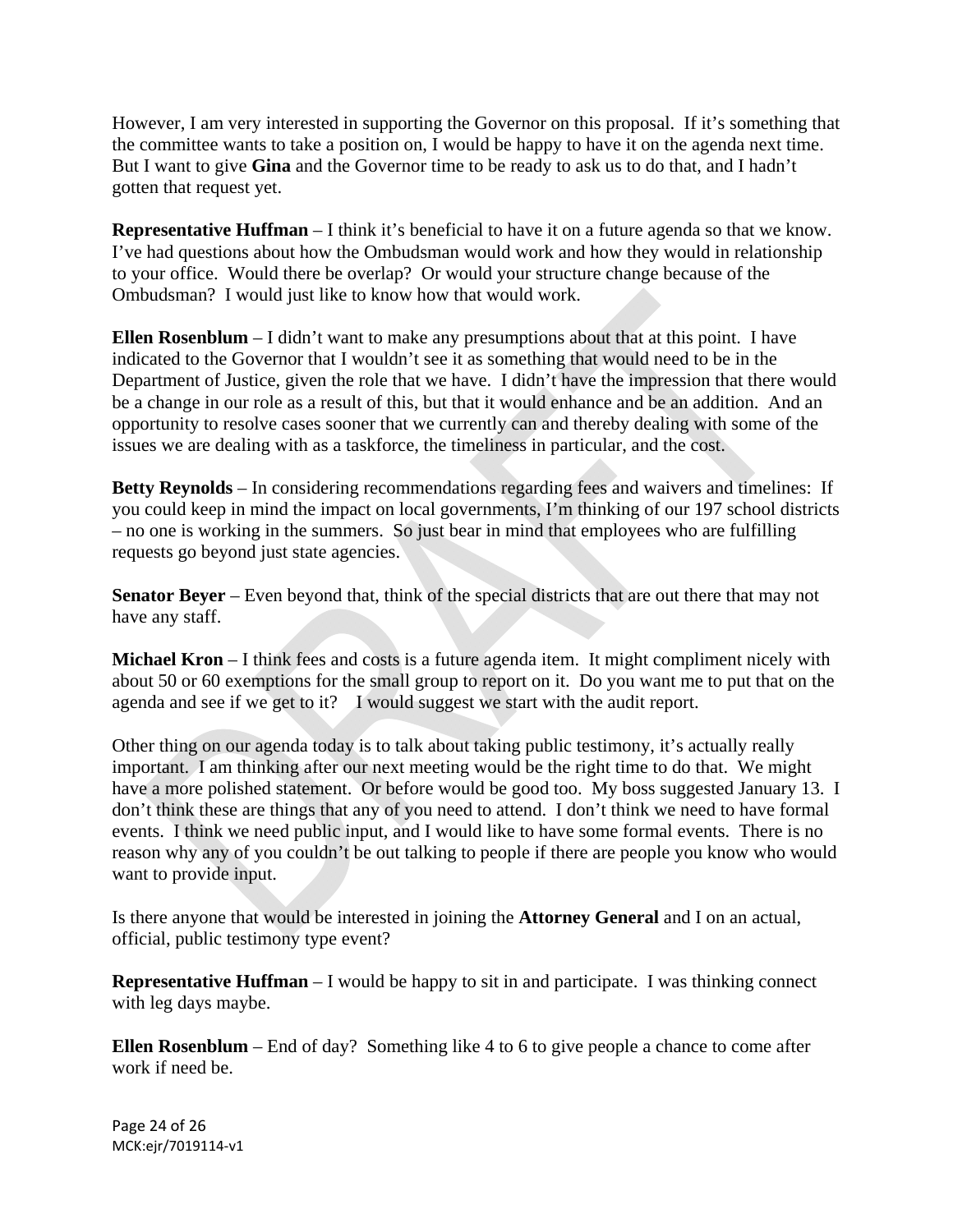**Representative Huffman** – And easier to get a hearing room later, maybe.

**Michael Kron** – Who would be interested in participating in that?

**Scott Winkels** – Of course depending where and when.

**Rob Bovett** – I noticed a lot of the interim committees are meeting from 2-5, so I don't know if they plan on getting out early, or shortening it up, but a lot of us are going to be in the building until 5:00 with other obligations. So I would be happy to join you at 5 wherever you want.

**Ellen Rosenblum** – We could start at 5. A lot of people would like to come before 5, so we can split it. Would that be okay? We could start at 4:30, or something like that.

**Les Zaitz** – Some of us can hold informal sessions, particularly for the rural eastern part of the state, just to solicit comment. I don't know how we can construct that in a way that comports with all the requirements, but something less than a formal hearing.

**Michael Kron** – There are two things we would want to do: Provide public notice in a way that's meaningful, and take notes.

**Ellen Rosenblum** – I love the idea of having outreach to your part of the state and to others.

**Jeb Bladine** – What's the focus of the public testimony?

**Ellen Rosenblum** – I think we would want to pose some questions, so people can be thinking about what some constructive input would look like.

**Jeb Bladine** – But wide open in terms of the public records law?

**Ellen Rosenblum** – Yeah.

**Representative Huffman** – It would be good to encourage those to come who have had frustrations and challenges, at least in their mind or perception that they're not getting information they feel they should. It would be interesting to hear what those are as it feeds into looking at the 443 exemptions. Start weighing out do we have problems; how big are the problems?

**Michael Kron** – I think I opened the first meeting with a letter from a woman expressing disbelief that she had been unable to get a contract under which a former public employee was paid by the county, neither how much nor for what. I think we would hear stories for sure.

**Ellen Rosenblum** – It would be nice to give the opportunity if they can't make it in person to give testimony in writing and make it a record here. Give them a number of different options.

**Michael Kron** – was just talking to IS today. There is going to be an email address for people to write to this task force. I will happily compile them. That will be posted on the same website

Page 25 of 26 MCK:ejr/7019114‐v1